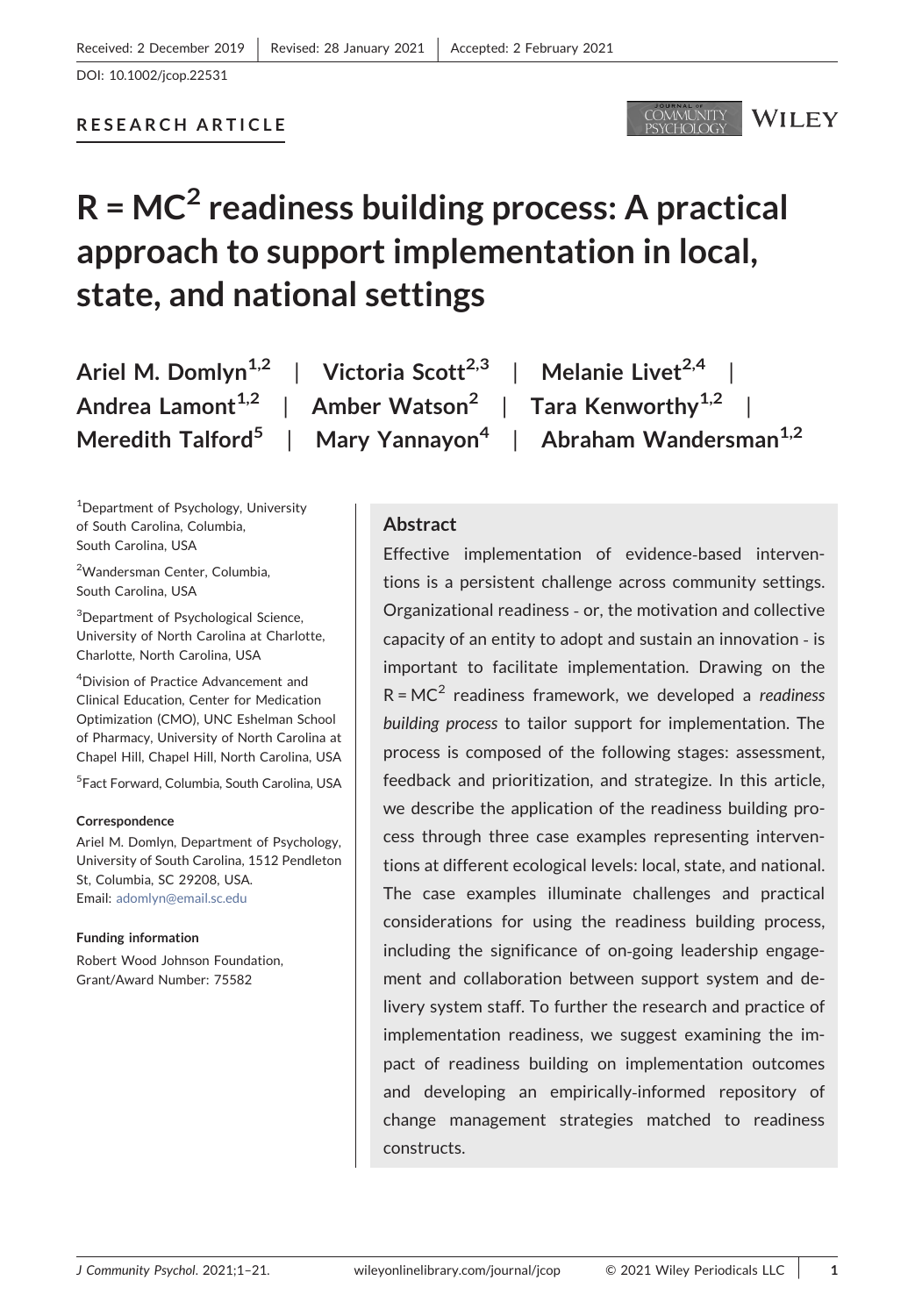#### KEYWORDS

community improvement, implementation support, organizational readiness, practical implementation science,  $R = MC^2$ 

## 1 | INTRODUCTION

Community progress rests, in part, upon the adoption of evidence‐based interventions (EBIs) in organizations and community settings. However, barriers to implementation are numerous (Green & Aarons, [2011;](#page-19-0) Kneale et al., [2017;](#page-19-1) Peterson et al., [2007;](#page-20-0) Scaccia et al., [2015\)](#page-20-1) and intervention uptake is unlikely in the absence of implementation readiness (By, [2007;](#page-18-0) Drzensky et al., [2012](#page-19-2)) and supports (Brownson et al., [2018;](#page-18-1) Rogers, [2003](#page-20-2)). Implementation science is the study of how to promote systematic use of research findings and evidence by health and human service providers and policymakers (Eccles & Mittman, [2006\)](#page-19-3). The field of implementation science is characterized by two evolutions: the first focused on understanding barriers and facilitators to implementation; the second, current, evolution tests optimal strategies for implementation (Bauer et al., [2015](#page-20-3); Powell et al., 2015). Aligned with calls for practical implementation science (i.e., the research and action of translating empirical findings from implementation science into user-friendly resources; Meyers et al., [2012\)](#page-19-4), this article describes a systematic approach for supporting implementation that contributes to the second evolution of implementation science. Specifically, we describe how a collective of community psychology researchers and practitioners developed and applied a readiness building process for facilitating implementation efforts. We discuss the conceptual underpinnings of the readiness building process. We then illustrate its application through three case examples in settings representing different ecological levels: local, state, and national. Our objective is to translate an empirically‐ informed framework into a pragmatic, generalizable process that can support implementation efforts in diverse settings.

## 1.1 | Practical implementation science using  $R = MC^2$

Organizational readiness is an entity's willingness (motivation) and ability (capacity) to implement an innovation (Scaccia et al., [2015](#page-20-1); Weiner, [2009](#page-20-4)). An innovation is a program, policy, or practice that is new to an organization (Flaspohler et al., [2012\)](#page-19-5). The readiness of a setting for implementation is considered a facilitator or hindrance to innovation success (By, [2007;](#page-18-0) Drzensky et al., [2012](#page-19-2); Holt & Vardaman, [2013;](#page-19-6) Weiner, [2009\)](#page-20-4). Half of all large-scale organizational transformation efforts fail to meet targeted outcomes due to inadequate implementation readiness (Kotter, [1996\)](#page-19-7). Unsuccessful implementation efforts result in a loss of organizational resources (e.g., staff time and talent) and can diminish enthusiasm among organizational staff for future implementation initiatives.

To identify key readiness attributes, Scaccia and colleagues ([2015](#page-20-1)) systematically reviewed the literature for determinants of successful implementation across disciplines. The result was a comprehensive, trans‐disciplinary readiness framework of implementation determinants. This framework is comprised of 18 subcomponents nested within three primary components: Motivation, Innovation-Specific Capacities, and General Capacities (R = MC<sup>2</sup>; Scaccia et al., [2015](#page-20-1)). Each component is associated with a set of measurable and actionable subcomponents (see Table [1](#page-2-0) for component and subcomponent definitions). Consistent with the organizational readiness literature (Rafferty et al., [2013;](#page-20-5) Weiner, [2009](#page-20-4)),  $R = MC^2$  reflects readiness as a multifaceted construct. As a determinant framework (Nilsen, [2015\)](#page-19-8),  $R = MC^2$  can be used with existing implementation heuristics. For example, the framework constructs align with the Consolidated Framework for Implementation Research (CFIR; e.g., relative advantage, culture, champion; Damschroder et al., [2009](#page-18-3)) and includes facets of Promoting Action on Research Implementation in Health Services (PARiHS; e.g., context, culture, leadership, and evaluation; Kitson et al., [2008](#page-19-9)).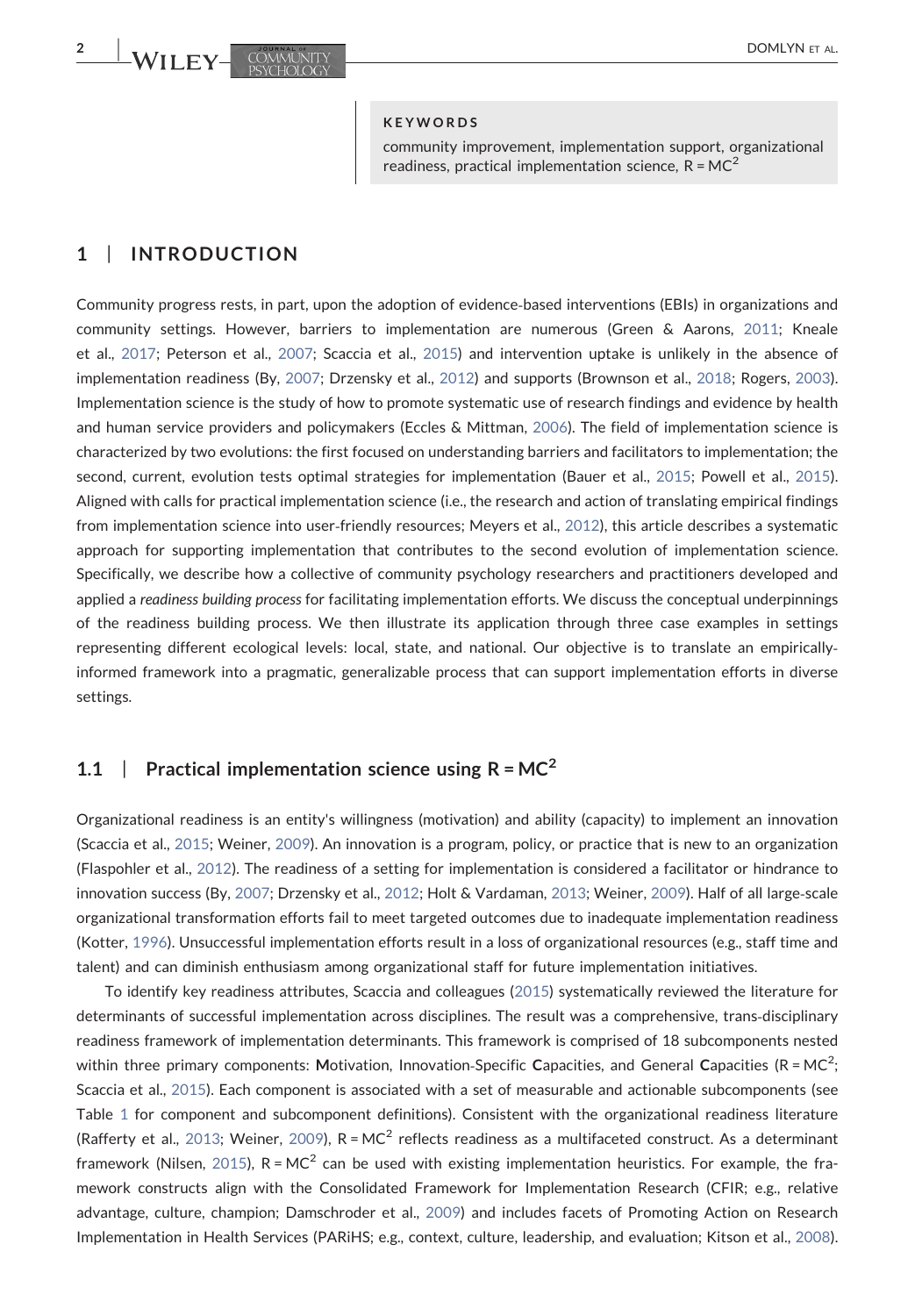#### <span id="page-2-0"></span>**TABLE 1**  $R = MC^2$  readiness components and subcomponents

| <b>Readiness construct</b>               | <b>Definitions</b>                                                                                |  |
|------------------------------------------|---------------------------------------------------------------------------------------------------|--|
| Motivation                               | Degree to which the organization wants the new innovation to happen.                              |  |
| Relative advantage                       | The innovation seems more useful than what we've done in the past.                                |  |
| Compatibility                            | The innovation fits with how we do things.                                                        |  |
| Simplicity                               | The innovation seems simple to use.                                                               |  |
| Ability to pilot                         | Degree to which the innovation can be tested and tried out.                                       |  |
| Observability                            | Ability to see that the innovation is producing outcomes.                                         |  |
| Priority                                 | Importance of the innovation in relation to other things we do.                                   |  |
| Innovation-specific capacity             | What we need to implement the innovation.                                                         |  |
| Innovation-specific knowledge and skills | Sufficient abilities to implement the innovation.                                                 |  |
| Champion                                 | A well-connected person who supports and models the use of the<br>innovation.                     |  |
| Supportive climate                       | Necessary supports, processes, and resources to enable the use of the<br>innovation.              |  |
| Intra-organizational relationships       | Relationships within our site that support the use of the innovation.                             |  |
| Interorganizational relationships        | Relationships between our site and other organizations that support the<br>use of the innovation. |  |
| General capacity                         | The overall functioning of the organization.                                                      |  |
| Culture                                  | Norms and values of how we do things at our site.                                                 |  |
| Climate                                  | The feeling of being part of this site.                                                           |  |
| Innovativeness                           | Openness to change in general.                                                                    |  |
| Resource utilization                     | Ability to acquire and allocate resources including time, money, effort,<br>and technology.       |  |
| Leadership                               | Effectiveness of our leaders at multiple levels.                                                  |  |
| Internal operations                      | Effectiveness at communication and teamwork.                                                      |  |
| Staff capacities                         | Having enough of the right people to get things done.                                             |  |
| Process capacities                       | Effectiveness to plan, implement, and evaluation.                                                 |  |
|                                          |                                                                                                   |  |

Source: Scaccia et al. [\(2015\)](#page-20-1).

There are several premises of the  $R = MC^2$  framework: First, readiness is dynamic and fluctuates over time as setting characteristics evolve (e.g., staff capacity, availability of resources, and priority of the intervention) across stages of implementation (Domlyn & Wandersman, [2019\)](#page-19-10). Regular readiness monitoring enables the identification of changes in implementation readiness (Domlyn et al., [2020;](#page-19-11) Rafferty et al., [2013](#page-20-5)). Second, readiness is a continuous construct. Rather than viewing an organization as "ready" or "not ready," the  $R = MC<sup>2</sup>$  approach assesses an organization's degree of readiness for implementation ranging from lower to higher levels of readiness (Scaccia et al., [2015;](#page-20-1) Scott et al., [2017\)](#page-20-6). Lastly, readiness subcomponents can be improved through active supports (e.g., training, technical assistance, quality monitoring; Livet et al., [2020;](#page-19-12) Scaccia et al., [2018](#page-20-7)). Despite evidence that readiness building strategies can effectively improve implementation outcomes (Ober et al., [2017](#page-19-13)), systematic processes for building the readiness of a setting for implementation are underdeveloped.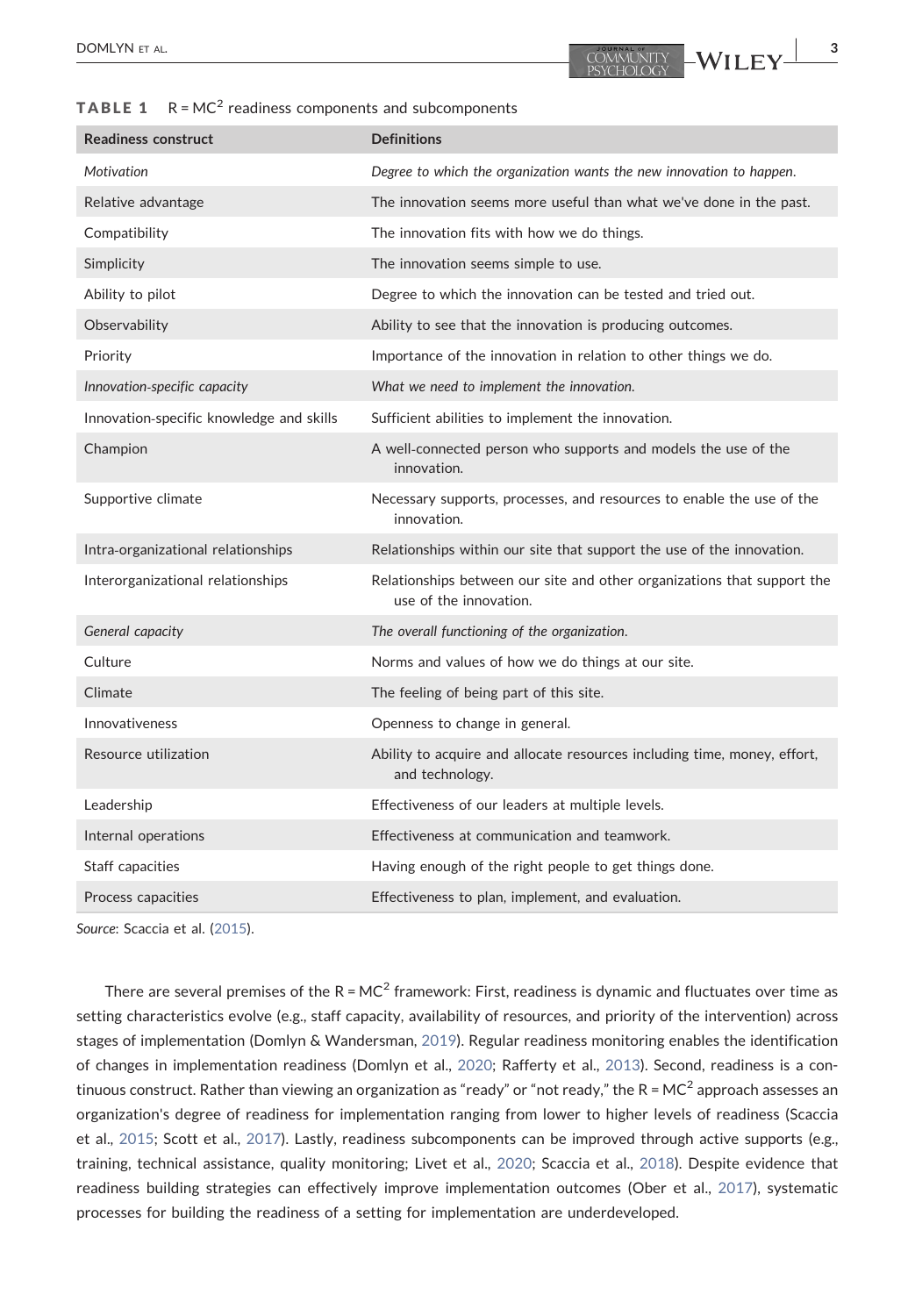To address this gap, we developed a readiness building process. This process is conceptually grounded in the interactive systems framework for dissemination and implementation (ISF; Wandersman et al., [2008\)](#page-20-8). The ISF is composed of three, interrelated systems central to moving research into real-world settings: (1) the delivery system comprises individuals and settings involved in the implementation of EBPs; (2) the support system parties build delivery system capacity for EBP implementation through technical assistance, training, and other strategies; and (3) individuals within the synthesis and translation system organizes summarize, and translate research literatures into practitioner‐friendly formats. The ISF systems are nested in a broader context that reflects macrolevel influences: funding milieu, socio‐political climate, policy, and existing research and theory. While the ISF outlines the relationships among three interrelated systems for dissemination and implementation, the mechanisms for bridging systems are less understood. The readiness building process was created to enhance the link between the support system and delivery system (see Figure [1\)](#page-3-0).

Responding to growing interest in practical implementation science, in recent years the  $R = MC^2$  readiness framework has been translated into a set of tools and processes for hands‐on resources that support implementation and are grounded in implementation research. These tools and processes have been widely adapted for use with sector‐spanning partners (e.g., Institute for Healthcare Improvement, U.S. Department of Defense, Eugene S. Farley, Jr. Health Policy Center, Satcher Health Leadership Institute; Wandersman Center, [2018\)](#page-20-9); however, published literature on how to apply readiness to facilitate implementation is limited. Existing scholarly articles using  $R = MC^2$  focus on discrete activities, such as needs assessment (Domlyn et al., [2020](#page-19-11); Scott et al., [2017\)](#page-20-6), implementation monitoring (Kingston et al., [2018](#page-19-14)), and retrospective examination of outcomes

<span id="page-3-0"></span>

FIGURE 1 The Interactive Systems Framework for Dissemination and Implementation (ISF). The readiness building process is designed to bridge the activities of the ISF support system with the ISF delivery system. (Adapted from Wandersman et al., [2008\)](#page-20-8)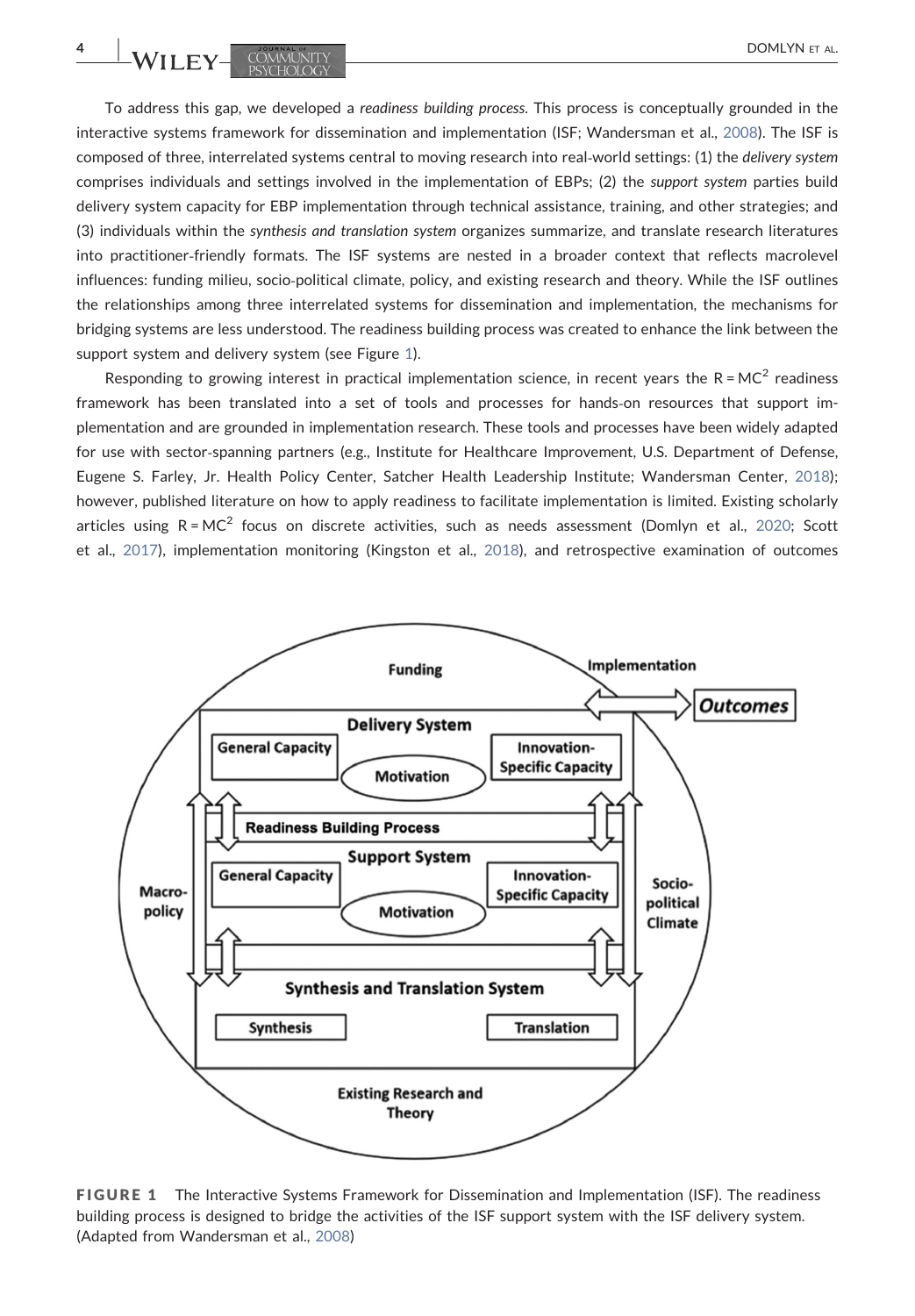(Domlyn & Coleman, [2019\)](#page-18-4). Only one study reported on systematic use of  $R = MC^2$  to measure and build readiness, which exclusively pertained to implementation in healthcare settings (Livet et al., [2020](#page-19-12)). The present study adds to the literature by describing the systematic application of  $R = MC^2$  in diverse settings reflecting three ecological levels: local, state, and national. In this article, we aim to (1) outline a systematic process for building system readiness, (2) describe the who, what, when, and how of readiness building in three settings, and (3) illustrate how the readiness building process is adapted across contexts to fit stakeholder needs and resources.

## 2 | METHODS

## 2.1 | Procedure: The readiness building process

The readiness building process is a tailored approach aiming to increase the readiness of a system to engage in implementation efforts. The readiness building process leverages the transdisciplinary, evidence-informed  $R = MC^2$ framework to present a flexible participatory inquiry model (Heron & Reason, [1997\)](#page-19-15) in three stages, which follow initial engagement between  $R = MC^2$  subject matter experts and project staff: (1) assessment, (2) feedback and prioritization, and (3) strategize (Figure [2\)](#page-4-0). We developed the three-stage process by drawing from change management and implementation science literatures.

The assessment stage is designed to understand stakeholder readiness for implementing an innovation. This stage commences with a training about the selected innovation and implementation strategy to explicate the rationale, aims, and anticipated impact on the setting. The training objective is to ensure stakeholders have a clear understanding of the innovation and the readiness building process. Next, the Readiness Diagnostic Scale (RDS; previously called the Readiness Monitoring Tool [RMT]) is customized to the innovation and setting. The RDS is administered to stakeholders with deep knowledge of the context of the delivery system, sometimes with additional assessments gathered from those in support roles. These stakeholders include representative members in different organizational roles (e.g., leadership, administrative staff, and operational staff). Grounded in the R = MC<sup>2</sup> framework, the RDS measures organizational readiness using a 7‐point Likert scale (1 = strongly disagree to 7 = strongly agree). The measure showed good reliability (Cronbach's  $\alpha$  range of 0.73-0.95 for subcomponents; Scott et al., [2017\)](#page-20-6) and preliminary evidence of criterion validity (Wandersman & Scaccia, [2017](#page-20-10)). Additional examination of the psychometric properties of the RDS are currently under investigation via an R01 study (Walker et al., [2020](#page-20-11)).

In the feedback and prioritization stage, readiness assessment results are synthesized and presented to stakeholders in a report. Stimulus questions are included in the report to generate collective discussion about the data

<span id="page-4-0"></span>

FIGURE 2 The readiness building process is a tailored approach inteded to increase system readiness for implementation efforts. It includes three stages (assessment, feedback and prioritization, and strategize), which follow the initial engagement of implementation site stakeholders. The process is iterative with previous stages revisited as needed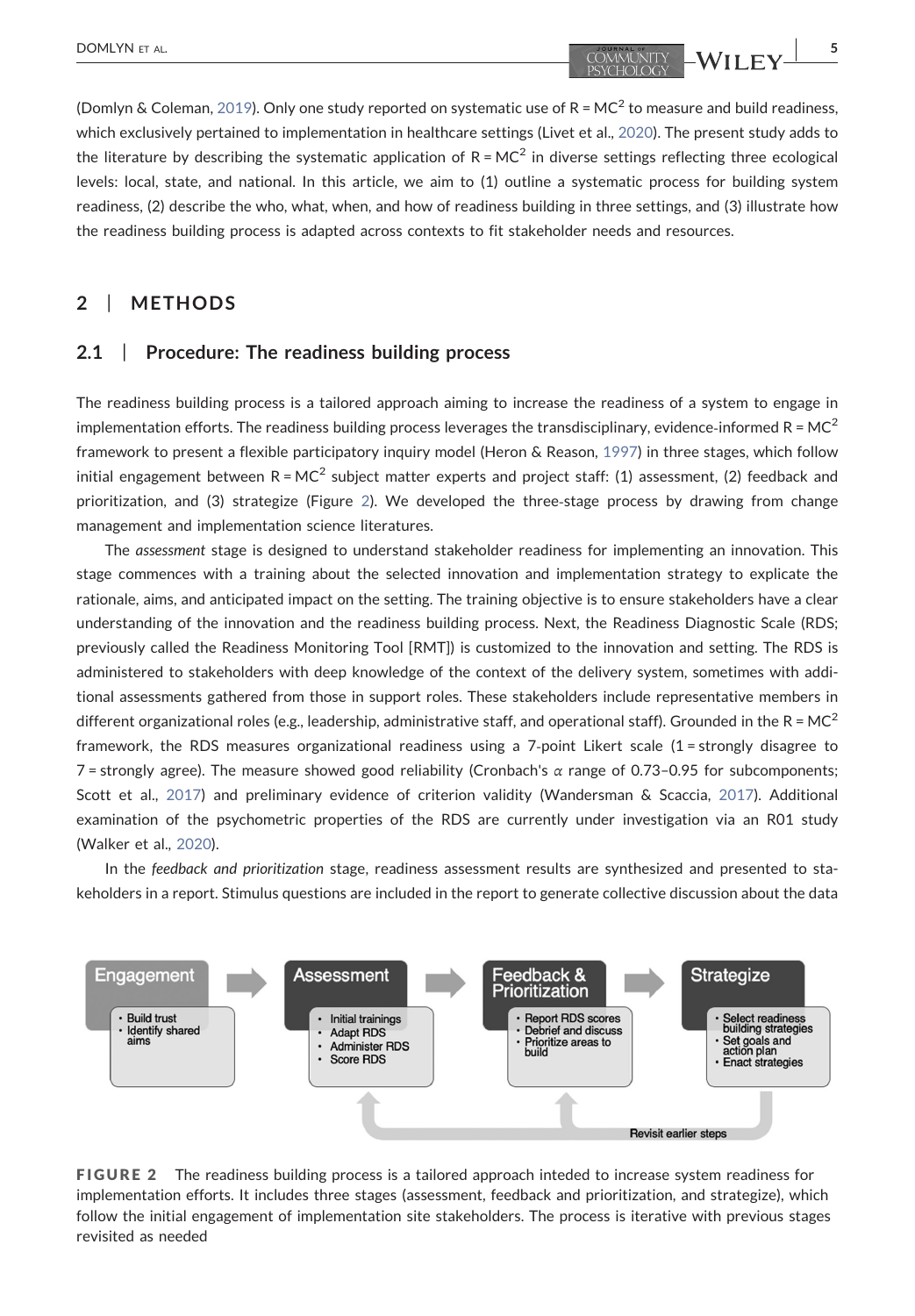and next steps. Reports highlight readiness trends at the component, subcomponent, and item level by noting areas of higher and lower readiness. In the feedback stage, stakeholders determine priorities for readiness building. This entails selecting one or more subcomponent(s) as a focus for improvement. While selection is commonly based on areas of lower readiness, it is also informed by practical considerations based on stakeholder experience and knowledge (e.g., timing, feasibility, and importance of changing a particular subcomponent). Further, given the fluctuations of readiness over time, not all areas of readiness are equally important at each stage in the life cycle of an innovation (Domlyn & Wandersman, [2019\)](#page-19-10).

Once the priority area(s) is selected, readiness improvement plans are created. The strategize stage includes selection of relevant improvement methods, planning, and execution. A range of strategies are available in implementation science, some enacted by the delivery system and others by the support system (Leeman et al., [2017](#page-19-16)). In this readiness building stage, strategies are customized to the readiness subcomponent(s) of interest and may include dissemination strategies to garner support for the initiative, implementation process strategies such as evaluation, or integration strategies affecting internal processes and individual-level motivations (Leeman et al., [2017](#page-19-16)). These options are not exhaustive because the full range of implementation strategies continues to grow (Powell et al., [2015;](#page-20-3) Powell et al., [2019](#page-20-12)) along with available change management strategies. As will be demonstrated in the forthcoming case examples, the support system often initiates the strategy selection process due to their intimate knowledge of support strategies, a notion consistent with the developing literature on strategy tailoring (Leeman et al., [2017\)](#page-19-16).

In sum, the readiness building process begins with systematic assessment of an organization's readiness for implementation. Assessment results are interpreted and reported back to key stakeholders, who then prioritize and strategize how to build readiness. While three sequential stages are the general guideline for readiness building, the process may be iterative, and all stages of the readiness building process may be adapted to fit the context.

## 2.2 | Case examples at the local, state, and national levels

Three case examples were selected to illustrate the readiness building process. Describing multiple cases is valuable for understanding generalizable findings otherwise invisible in a single case (Stake, [1995\)](#page-20-13). We use these cases to demonstrate contextual validity; or, the necessary adaptations for readiness building to be actionable across settings (Skinner, [2013\)](#page-20-14). Cases were selected based on the following criteria: (1) use of a readiness building process in a real‐world setting, (2) identifiable individuals or teams representing the ISF delivery system and support system, (3) project was implemented within one of three different ecological levels: local, state, and national. Cases included settings where implementation was still underway and where outcomes data is not yet available. This is because our focus is on demonstrating the readiness building process at varying system levels rather than on the impact of the readiness building process. Below, we describe each case according to context (location, organization type, population served), innovation type(s), reason for incorporating the readiness building process into implementation, length of engagement with readiness building, and attributes of the delivery system and support system.

### 2.2.1 | Case 1: Local-level healthcare

The Concordia Medication Management Accelerator (CMMA) was an 18‐month initiative designed to facilitate delivery of medication optimization services in primary care settings in Wisconsin. The importance of implementation for achieving desired outcomes was recently embraced by pharmacy practice as a potential solution to medication misuse and abuse (Curran & Shoemaker, [2017;](#page-18-5) Livet et al., [2018\)](#page-19-17). The full implementation process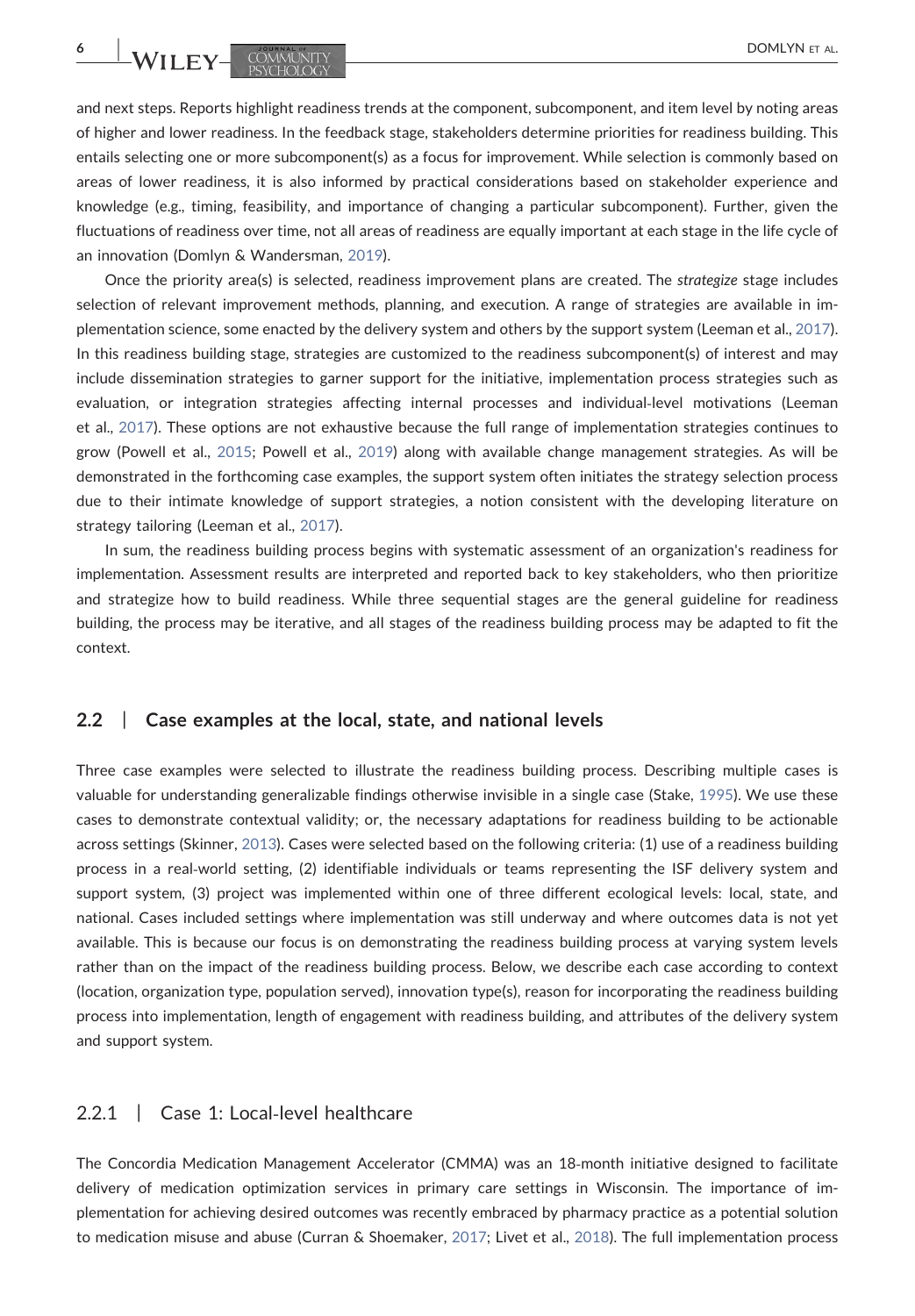included building readiness as one of its steps. The  $R = MC<sup>2</sup>$  framework was adopted because its implementers perceived it as comprehensive, pragmatic, and easy to use. In this project, the delivery system was an initial cohort of seven health systems/clinics (with embedded pharmacists) and two community pharmacies engaged in a team‐ based structured process for implementing one of several medication optimization services (e.g., Comprehensive Medication Management). Participating sites assembled teams before engaging in the readiness work. Each pharmacist‐led team was composed of 4–10 members responsible for planning and implementing the selected service. Implementation support (including trainings, webinars, and coaching) was provided throughout the project by the Alliance for Integrated Medication Management (AIMM). The support system, responsible for assisting readiness building over a 9‐month period, was composed of two AIMM coaches and the University of North Carolina Eshelman School of Pharmacy Center for Medication Optimization (CMO) research group.

## 2.2.2 | Case 2: State-level human services

A statewide teen pregnancy prevention organization in South Carolina undertook a 5‐year project aimed at building and supporting the capacities of 11 youth‐serving organizations (YSOs) to implement an evidence‐based teen pregnancy prevention program. Representing the delivery system, these YSOs serve vulnerable youth involved in the Department of Juvenile Justice (DJJ) and Department of Social Services (DSS) systems and include organizations such as foster care homes for teens, adolescent residential treatment centers, and long‐term juvenile commitment centers. DJJ and DSS state‐level leadership teams were actively engaged throughout the project to ensure the adoption and sustainability of evidence-based programs at each YSO. These leadership teams conducted initial system assessments and met quarterly to discuss project progress. Each YSO developed an internal continuous quality improvement (CQI) team. YSO teams used the Getting To Outcomes (GTO; Chinman et al., [2004\)](#page-18-6) framework to aid selection and implementation of an evidence‐based teen pregnancy prevention program. YSO teams included YSO leaders, administrators, and program facilitators. The readiness building process was selected to facilitate YSO use of GTO because implementers perceived  $R = MC<sup>2</sup>$  as compatible with the GTO steps. The support system team included three  $R = MC^2/GTO$  experts and one capacity building coach directly assisting each YSO team. Over 15 months, the support team walked each YSO through GTO steps to identify, plan, implement, evaluate, and sustain an evidence‐based teen pregnancy prevention program.

## 2.2.3 | Case 3: National level prevention

The Centers for Disease Control and Prevention's Office on Smoking and Health Program Services Branch (CDC‐OSH) engaged in a year‐long project to increase the motivation and capacity of OSH awardees. Awardees are U.S. state or territorial recipients of funding for tobacco control. CDC‐OSH staff (support system) provide routine support for state health department awardees' (delivery system) administration of a tobacco use prevention initiative. A readiness consultation team consisted of two  $R = MC<sup>2</sup>$  researchers, two CDC-OSH technical assistance (TA) providers, and two members of CDC‐OSH leadership. This team trained CDC‐OSH staff to use the readiness building process to systematize their TA duties. The approach was deemed appropriate given the need for systematic TA (Katz & Wandersman, [2016\)](#page-19-18) and call to use readiness constructs in federal agencies (Dymnicki et al., [2014\)](#page-19-19). The consultation team formally presented the readiness building process to CDC‐OSH staff twice; after each presentation, they used staff feedback to adapt the readiness building process. Ten CDC‐OSH staff TA providers each selected one awardee (totaling nine states and one territory) to pilot readiness building for tobacco prevention. Prevention initiatives selected by awardees ranged from specific policies (e.g., Smokefree Air) to general change efforts (e.g., health systems transformation). Readiness building occurred over 10 months.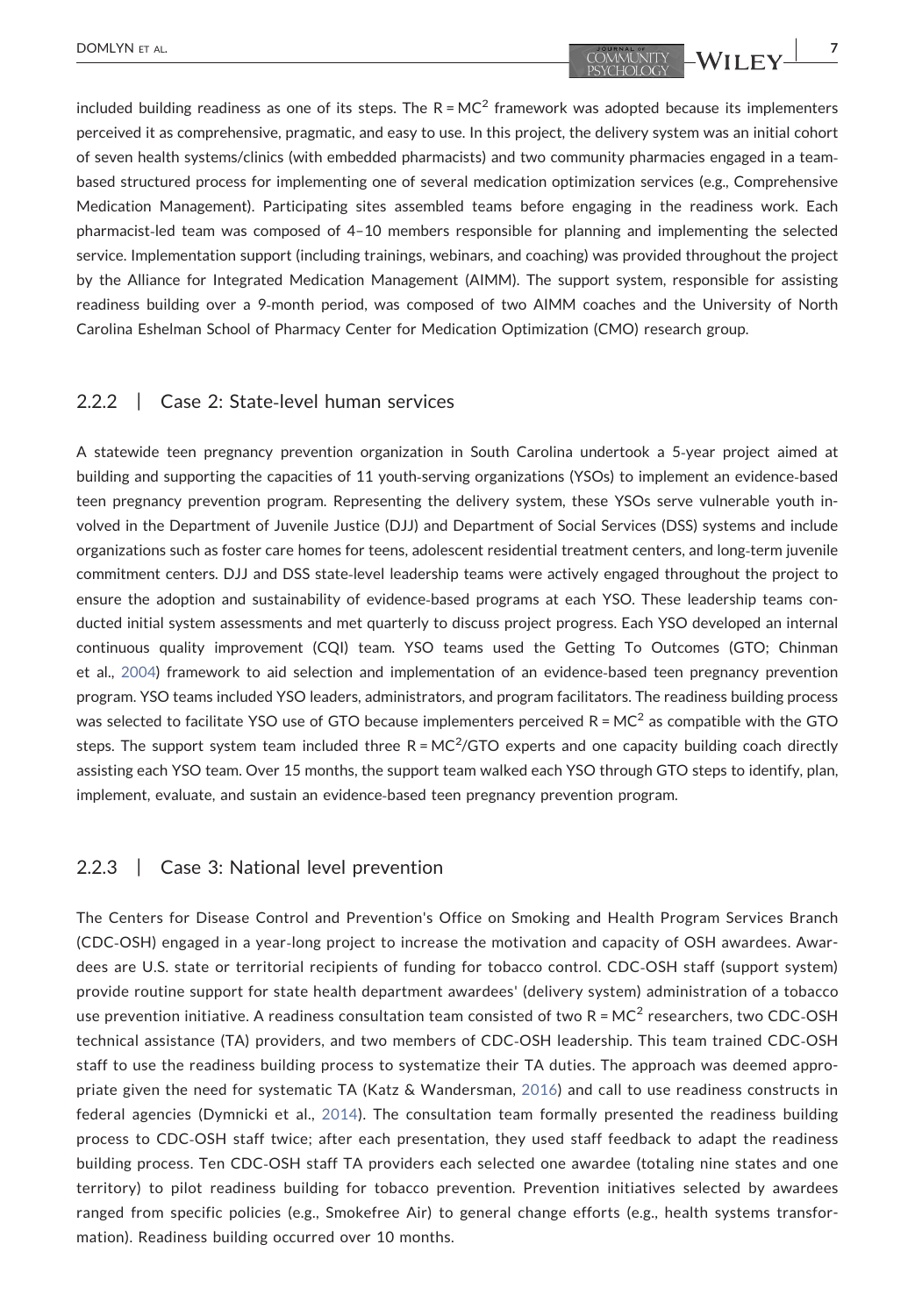## 2.3 | Data collection and analysis

Data collection for this study varied by project. Data for Case 1 drew from document reviews, surveys, and site interviews (N = 8 sites) collected by the readiness team both during and after the 9-month readiness building phase. Two authors acted as project lead (Livet) and administrative support (Yannayon) to implement and evaluate the readiness building process for the CMMA initiative. Data for Case 2 drew from document review and site interviews (N = 11) conducted during project implementation by internal evaluators. Two authors were project lead (Talford) and evaluation support (Watson) and responsible for implementing the readiness building process with the YSOs and for data collection and analysis. Data for Case 3 drew from document review and awardee interviews ( $N = 7$ ) conducted by the project support team in the last month of the project. It also included interviews with OSH-PSB staff and implementation support staff (N = 15) conducted by two external evaluators in the last month of the project. Two authors were project lead (Domlyn) and project coordinator (Kenworthy) and implemented readiness building activities in collaboration with federal partners and collected and synthesized data.

We analyzed data across the three case examples using a pattern-matching technique (Yin, [2009\)](#page-20-15). This technique involves identifying the theory or predicted patterns of an event, collecting data along these predicted patterns, then analyzing whether actual events match predicted patterns. Here, the predicted pattern is the proposed activities of the readiness building process (Figure [2\)](#page-4-0), which comprises the conceptual framework for pattern matching, with data from each case organized by these key activities (the unitizing of data for pattern matching). Organizing the case analysis in this way answers the questions 'In practice, does the support system follow the sequential steps of readiness building across system levels and contexts?' and 'What adaptations were made to the readiness building process by context?' Case authors reviewed project documents to answer key questions about the administration of, and adaptations made to, the readiness building process. For the assessment stage, this included RDS adaptations (e.g., item and wording changes), number of delivery system entities (e.g., organizations, sites, teams) completing the RDS, mode of administration (i.e., individual vs team‐based), survey format (e.g., paper, web‐based), and additional insights into the assessment process. In the feedback and prioritization stage, we examined how RDS results were summarized and communicated to the delivery system, the process for reviewing results and stakeholders involved, and method(s) used to prioritize readiness subcomponent(s) for further action. For the strategize stage, we noted who identified available strategies for readiness building, how strategies were selected, and categories included in written action plans. We synthesized lessons learned for applying readiness building process by identifying key barriers and facilitators.

## 3 | FINDINGS

In this section, we demonstrate readiness building in three settings: (1) a local-level healthcare intervention, (2) a state‐level prevention initiative, and (3) a tobacco prevention effort with national reach. Each case example is described by readiness building stages, process adaptations made to fit the setting, and lessons learned. A summary of case example characteristics is provided in Table [2.](#page-8-0) We include a deidentified example for each case to further illustrate how readiness building stages were operationalized in the context of realworld settings. Each project embedded the readiness building process within a comprehensive system of planning, implementation, and evaluation. These details are beyond the scope of this article, however, additional information about each project is organized by standards of reporting implementation studies and can be obtained from the first author.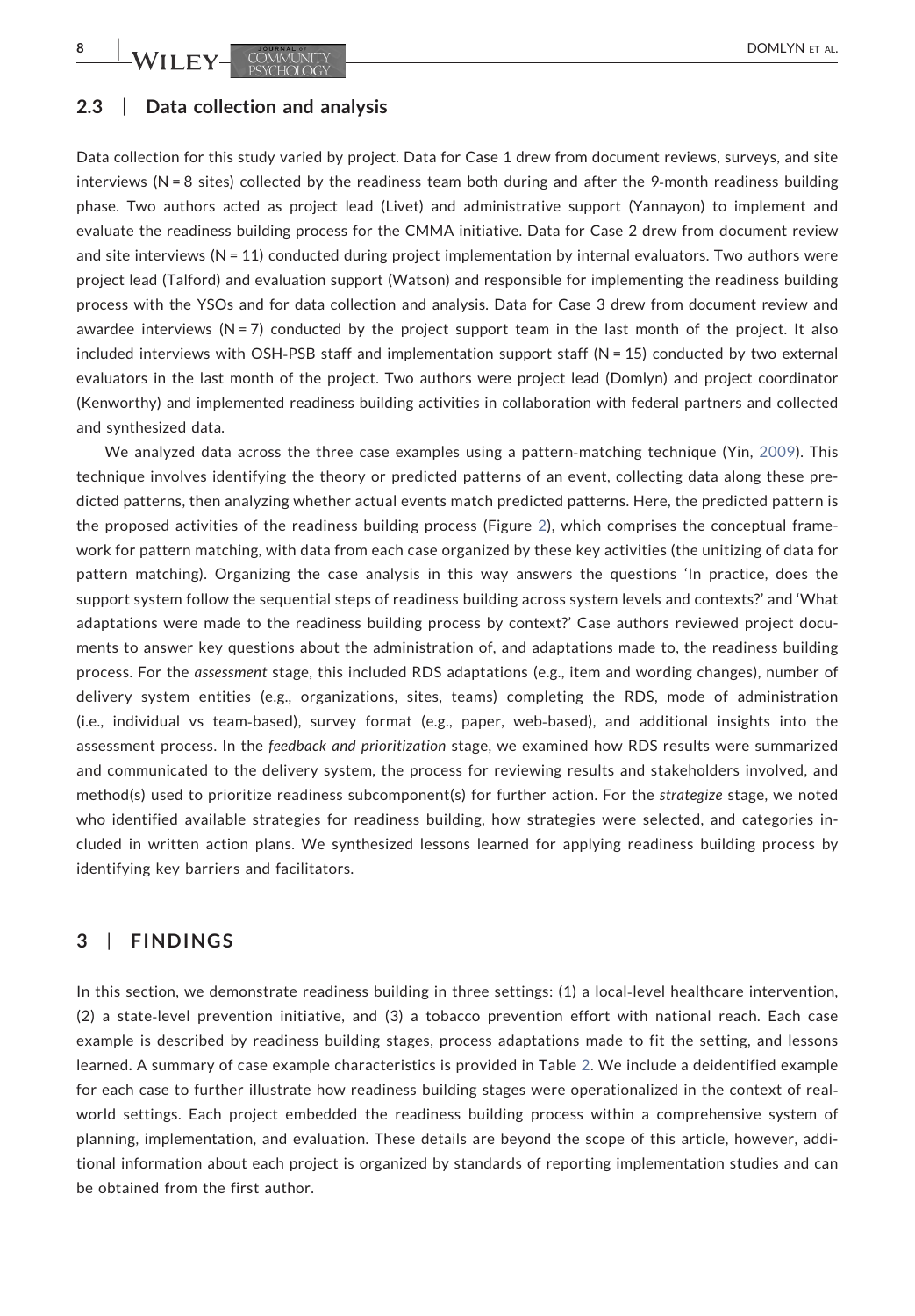| Level                                                  | Local                                                                                                                                                                                                                                                                                                                                                                                                                                                                                                                                                                                       | <b>State</b>                                                                                                                                                                                                                                                                                                                                                                                                                                                                                                                                                                                                                                                                                                                                                                    | <b>National</b>                                                                                                                                                                                                                                                                                                                                                                                                                                                                                                                                                                                                                                                                                                                          |
|--------------------------------------------------------|---------------------------------------------------------------------------------------------------------------------------------------------------------------------------------------------------------------------------------------------------------------------------------------------------------------------------------------------------------------------------------------------------------------------------------------------------------------------------------------------------------------------------------------------------------------------------------------------|---------------------------------------------------------------------------------------------------------------------------------------------------------------------------------------------------------------------------------------------------------------------------------------------------------------------------------------------------------------------------------------------------------------------------------------------------------------------------------------------------------------------------------------------------------------------------------------------------------------------------------------------------------------------------------------------------------------------------------------------------------------------------------|------------------------------------------------------------------------------------------------------------------------------------------------------------------------------------------------------------------------------------------------------------------------------------------------------------------------------------------------------------------------------------------------------------------------------------------------------------------------------------------------------------------------------------------------------------------------------------------------------------------------------------------------------------------------------------------------------------------------------------------|
| Setting                                                | Health systems/clinics and<br>community pharmacies<br>in Wisconsin                                                                                                                                                                                                                                                                                                                                                                                                                                                                                                                          | Statewide teen pregnancy<br>prevention campaign in South<br>Carolina                                                                                                                                                                                                                                                                                                                                                                                                                                                                                                                                                                                                                                                                                                            | CDC Office on Smoking and<br>Health (CDC-OSH)<br>supporting U.S. states and<br>territories                                                                                                                                                                                                                                                                                                                                                                                                                                                                                                                                                                                                                                               |
| Innovation                                             | Medication optimization<br>services, specific services<br>varied by site.                                                                                                                                                                                                                                                                                                                                                                                                                                                                                                                   | Using GTO to implement an<br>evidence-based teen<br>pregnancy prevention<br>program                                                                                                                                                                                                                                                                                                                                                                                                                                                                                                                                                                                                                                                                                             | Tobacco prevention initiatives,<br>varied by site                                                                                                                                                                                                                                                                                                                                                                                                                                                                                                                                                                                                                                                                                        |
| Delivery system                                        | Initial cohort of nine clinics<br>and community<br>pharmacies serving local<br>communities; final<br>cohort of eight sites, with<br>one dropping out of the<br><b>CMMA</b> initiative                                                                                                                                                                                                                                                                                                                                                                                                       | Eleven state-funded YSO                                                                                                                                                                                                                                                                                                                                                                                                                                                                                                                                                                                                                                                                                                                                                         | Ten U.S. state or territory<br>recipients of funding for<br>tobacco control<br>("awardees")                                                                                                                                                                                                                                                                                                                                                                                                                                                                                                                                                                                                                                              |
| Support system                                         | Readiness project team:<br>Research group from<br>UNC Eshelman School of<br>Pharmacy, two AIMM<br>coaches.                                                                                                                                                                                                                                                                                                                                                                                                                                                                                  | Support team: Three $R = MC^2/$<br>GTO experts and one coach<br>assigned to each site.                                                                                                                                                                                                                                                                                                                                                                                                                                                                                                                                                                                                                                                                                          | TA providers: Ten CDC-OSH<br>project officers.                                                                                                                                                                                                                                                                                                                                                                                                                                                                                                                                                                                                                                                                                           |
| <b>Readiness</b><br>building<br>process<br>adaptations | Assessment: RDS wording<br>changed to fit<br>innovation; added one<br>item to Compatibility<br>subcomponent. Each site<br>completed online RDS<br>collectively as a team.<br>Feedback and Prioritization:<br>Site-specific score reports,<br>discussed with coaches.<br>Prioritization tool used<br>to determine areas for<br>improvement.<br>Strategize:<br>Sites determined goals.<br>Research team identified<br>strategies. Site teams<br>tailored strategies and<br>decided on most relevant<br>strategies. Site teams<br>created action plans to<br>build readiness over 4<br>months. | Assessment: Wording changed to<br>fit innovation; Excluded three<br>subcomponents<br>(interorganizational<br>relationships, ability to pilot,<br>observability). Each YSO<br>team member individually<br>completed RDS online. Site<br>coach later independently<br>rated each site's readiness by<br>subcomponent after<br>feedback session.<br>Feedback and Prioritization:<br>Site-specific score reports,<br>interpreted via support team<br>semi-structured interview.<br>Support team suggested<br>priorities for each site based<br>on three lowest scores across<br>both RDS and coach ratings.<br>Strategize:<br>Sites determined strategies with<br>support team's help. These<br>were incorporated into<br>capacity building plans<br>executed over 10-12<br>months. | Assessment: Wording changed<br>to fit innovation selected by<br>each state/territory; added<br>items and changed two<br>subcomponent names to<br>align with existing CDC<br>materials. The program<br>manager for each awardee<br>and their CDC-OSH TA<br>provider separately<br>completed the RDS online.<br>Feedback and Prioritization:<br>Site-specific score reports,<br>interpreted via conversation<br>between awardee and their<br>TA provider. Reconciled<br>differences in scores and<br>selected priorities<br>collaboratively.<br>Strategize:<br>TA provider/awardee pairs<br>selected from either a<br>provided readiness-specific<br>database or existing TA<br>resources. Action plans<br>were executed over 6<br>months. |

#### <span id="page-8-0"></span>TABLE 2 Summary of Case Examples Reflecting Interventions at Three Ecological Levels

Abbreviations: CDC‐OSH, Centers for Disease Control and Prevention's Office on Smoking and Health Program; CMMA, Concordia Medication Management Accelerator; GTO, Getting To Outcomes; RDS, Readiness Diagnostic Scale; TA, technical assistance; YSO, youth‐serving organizations.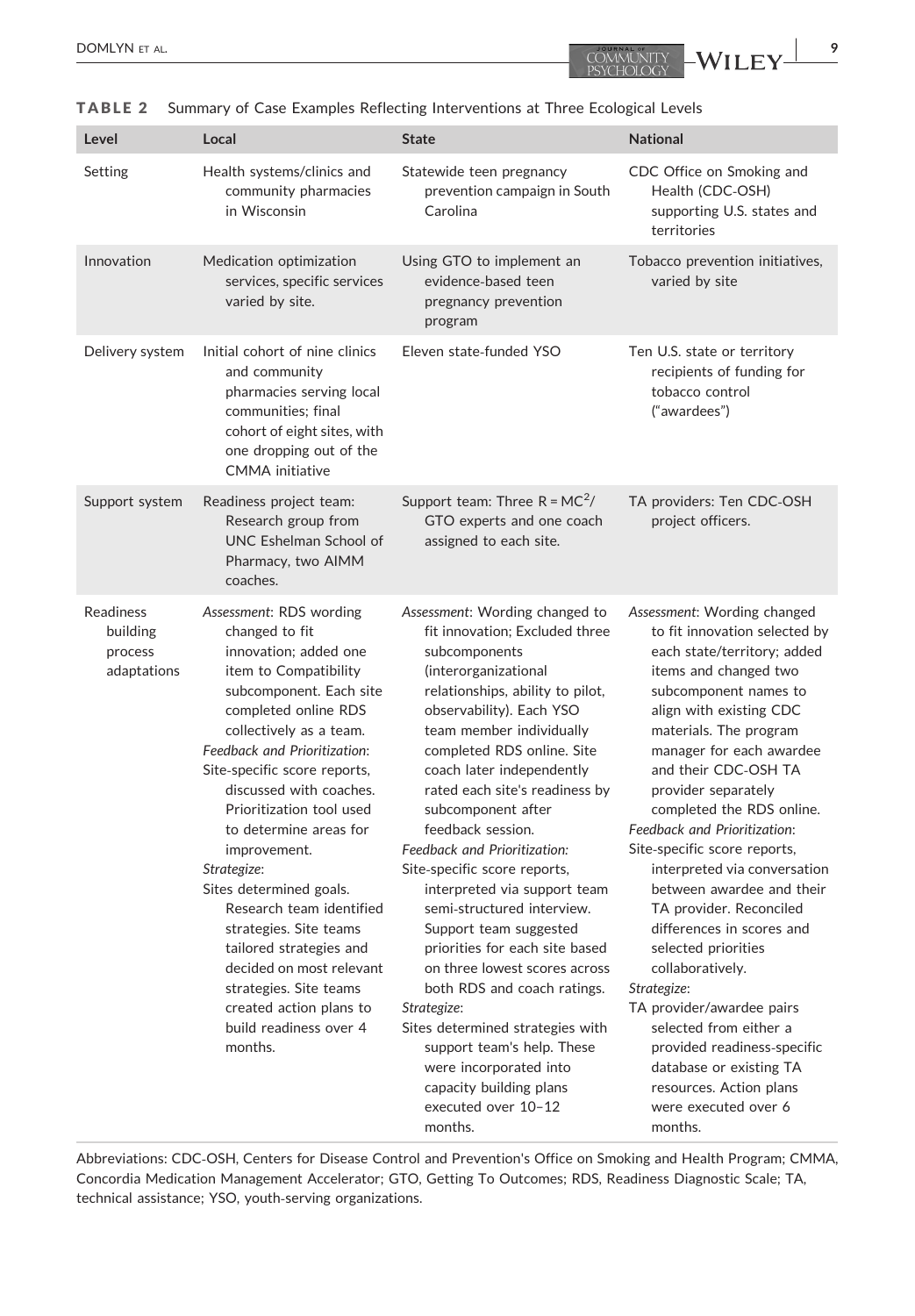## 3.1 | Case 1: Local-level healthcare

## 3.1.1 | Assessment

Two webinars introduced readiness building as part of the broader implementation process. These webinars were supplemented by additional conversations with teams at each site to further explain the readiness building approach. Following this initial orientation to readiness, each team was asked to complete an earlier version of the RDS (i.e., RMT). The CMO group adapted the RDS through wording changes such as revising assertions to opinions (e.g., "The innovation is better than other innovations considered" to "The team believes that the innovation is better than others considered") and adding one item to the Compatibility subcomponent to reflect whether the initiative fit the site's workflow. Eight of the nine sites completed the RDS as a team and recorded answers via an online survey. Team members at each site worked together on scoring items. In addition to rating the Likert‐scale RDS items, they were also asked to list their top three readiness-related insights. This approach facilitated preliminary discussions and consensus building within each team.

#### Assessment: Illustration of use

One of the eight healthcare settings, Journey Healthcare (a pseudonym) is a large integrated health organization that piloted a comprehensive medication adherence program in one of its embedded pharmacies. The comprehensive medication adherence program was composed of three services: comprehensive medication reviews, medication synchronization, and bubble packing (where medications are packaged into individual doses). Within a nine‐member team, two pharmacy clinical coordinators completed the RDS by discussing each item based on the context of their site and arriving at an agreement. An insight emerged from the discussion that their initiative was not a priority for the larger organization.

## 3.1.2 | Feedback and prioritization

RDS results were summarized by the CMO group into site‐specific reports highlighting readiness strengths and challenges. Reports were shared with each site and discussed during coaching calls. This collaborative process between coaches and healthcare teams deepened understanding of RDS scores by the CMO group. It also facilitated gaining common interpretations of the RDS items by members of each site team. Once discrepancies in understanding were resolved, teams identified their top readiness challenges using a grid prioritization tool. This tool facilitated selecting readiness priorities based on feasibility and impact levels (high or low).

#### Feedback and prioritization: Illustration of use

For Journey Healthcare, upon completing the RDS, the CMO group summarized results into a report. Overall, their readiness scores were relatively high (above 5 on a 7‐point scale) except for Resource Utilization, Interorganizational Relationships, and Relative Advantage. Both readiness strengths and challenges were highlighted in their individualized report, along with their full survey results. Suggested readiness building strategies (e.g., use available resources to generate and showcase success to demonstrate value) were included in the report based on an item‐by‐item analysis of their results. The readiness results were shared during a conversation between Journey Healthcare members and their coaches, which led to the identification of Resource Utilization as their priority area. The team noted they had enough resources to continue with a pilot of their initiative, but there was not yet a plan for securing additional resources. Journey Healthcare members expressed the importance of being able to demonstrate successful pilot program outcomes to obtain leadership buy‐in to prioritize, sustain, and scale their initiative.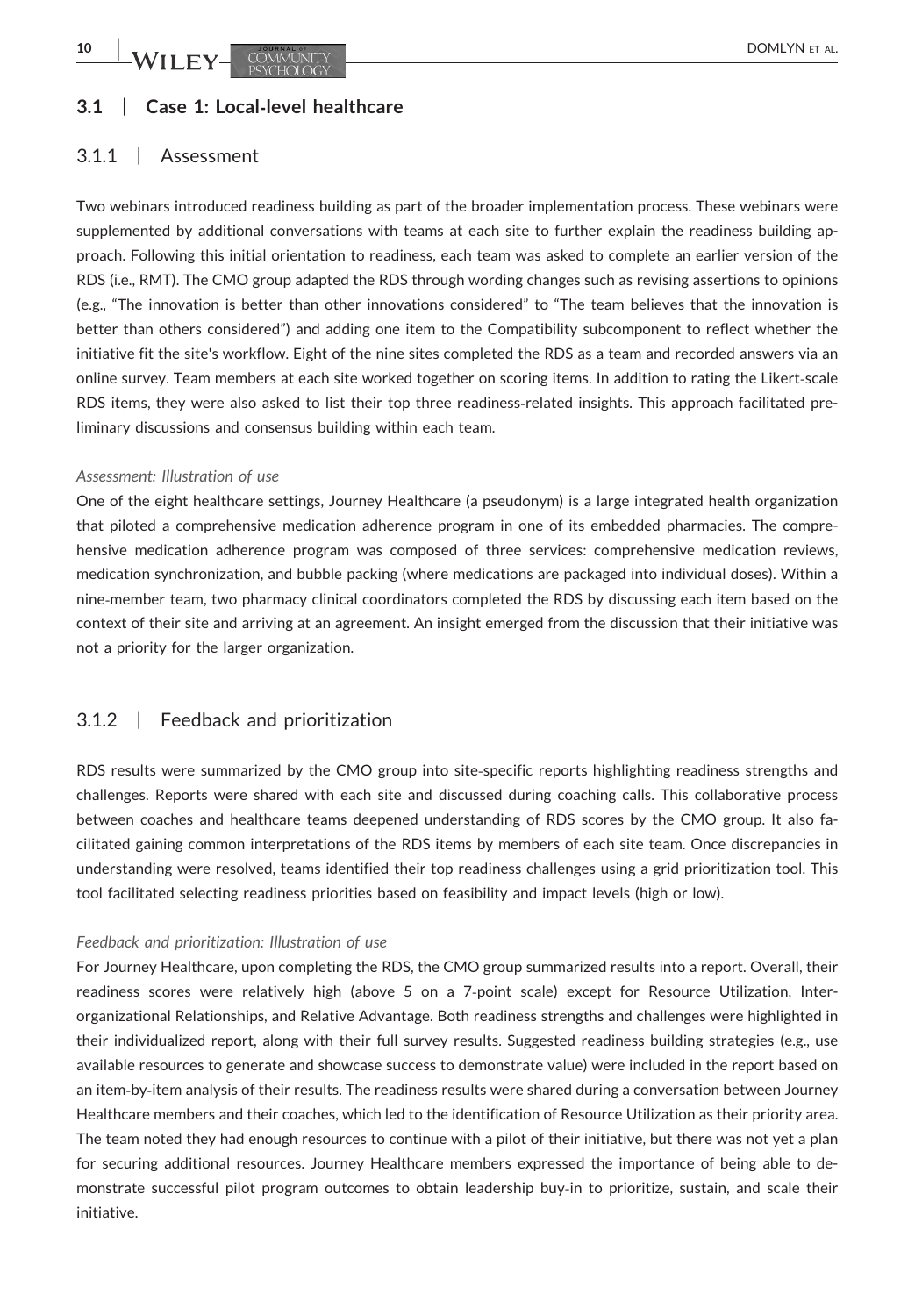## 3.1.3 | Strategize

With assistance from their coach, site teams developed actionable readiness goals based on their selected priorities. While site teams engaged in goal setting, the CMO group identified readiness building strategies for each site based on assessment results and utilized a prioritization tool to determine readiness areas of focus. At least one strategy was identified for survey items with a low score (below 3.5 on a 7‐point scale), resulting in a strategy list for each site that was aligned with stated readiness building goals. This list was shared with the coaches, discussed with each team, and used as a foundation to build action plans. Action plans included priorities/goals, associated readiness building strategies, associated tasks, person(s) responsible for completing this task, due dates, and progress to date. To facilitate ownership and buy‐in, strategies included in the action plan were ultimately decided by the site teams. The action plan served to guide strategy execution and monitor progress over a 4‐month period.

#### Illustration of use

Journey Healthcare determined that, to boost the perceived priority of their comprehensive medication adherence program and subsequently obtain additional resources, they needed to demonstrate successful pilot results. The site team developed an action plan for improving Resource Utilization that focused on training staff to collect data, collecting pilot data, developing a business case for additional resources based on their pilot data, and obtaining feedback from leadership on the importance of their initiative. By the end of 4 months, Journey Healthcare had completed one of their four readiness building strategies. At the time of developing this article, members of Journey Healthcare are continuing to work the remaining readiness building strategies.

## 3.1.4 | Lessons learned

A number of lessons learned emerged from this project. First, framing readiness in a way that is relevant to the participating sites is critical to drive engagement and buy-in. One potential strategy identified by interviewees was tailoring the readiness building process based on the complexity of service implementation and timing of readiness building. Second, although successful integration of a new service is facilitated if multiple member‐teams are involved, readiness building often becomes the responsibility of one or two core members. Having a motivated readiness building champion or lead at each site who is well‐respected, execution‐focused, and able to effectively navigate the organizational environment is critical to success. Third, readiness building should be an ongoing process. Of the 34 strategies identified across the eight sites, 68% were still in progress after 4 months. Competing priorities and lack of resources (e.g., time and staff turnover) were cited as major barriers to meeting readiness building milestones. For example, Journey Healthcare reported that perceived priority of their initiative among leadership was a barrier to the timely execution of their action plan, alongside lack of staff time and resources. Fourth, identification of readiness building strategies should be a highly collaborative process. Conversations with each team about their RDS results were necessary for accurate interpretation and contextualization of the data. Effective translation of RDS results into actionable strategies required item‐level discussions. Relevant readiness building strategies were identified by combining perspectives from both members representing the support system (the CMO group and AIMM coaches) and the delivery system (site teams). Finally, the participating sites emphasized the value of having access to external readiness building supports. Some level of coaching was deemed critical to maintain accountability and provide the necessary support for sites involved in the process. In addition, the readiness tools were reported to help the sites carefully think through implementation decisions and organize their strategy for readiness building into feasible steps.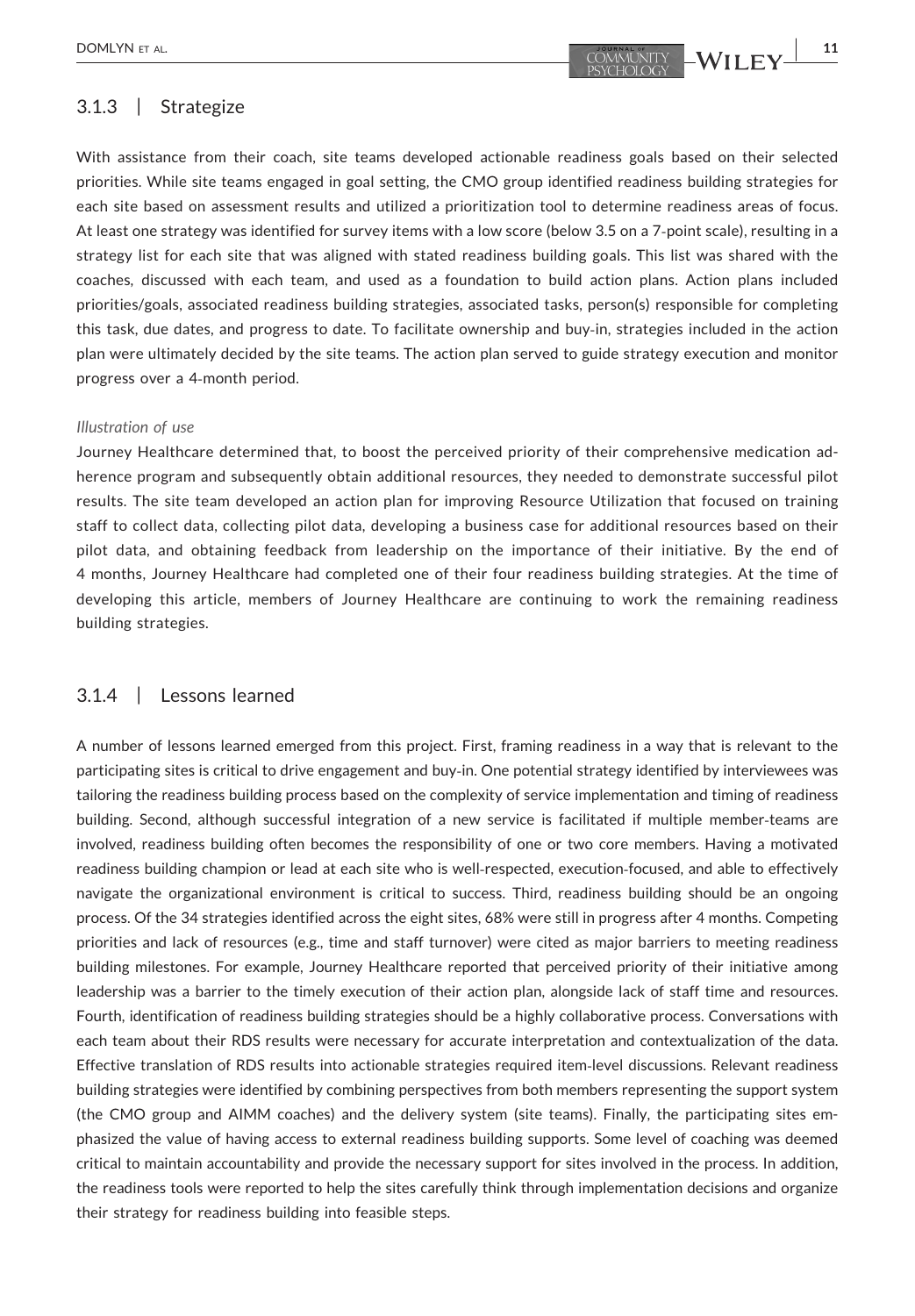## 3.2 | Case 2: State‐level human services

## 3.2.1 | Assessment

Each YSO team participated in a two day interactive training on GTO and the readiness building process. After the training, each YSO team member individually completed the RDS to assess implementation readiness for their selected evidence-based teen pregnancy prevention program. The support system team adapted the RDS by excluding three subcomponents (Interorganizational Relationships, Ability to Pilot, and Observability) deemed by stakeholders as less critical for assessing readiness in this innovation. The innovation specified in the RDS was customized to reference "any prevention program" and participants were instructed to respond based on the evidence‐based program their site had selected. Scores were compiled to create an overall organizational readiness profile for two time points, before and after the intensive 15-month implementation process. Approximately 60 individuals completed the RDS across 11 sites using an online survey platform.

#### Illustration of use

Eight CQI team members within an evaluation center for detained youth— referred to here as the Guiding Light Center–completed the online RDS. Using a 7-point Likert scale from strongly disagree to strongly agree, each member independently rated their perceptions of the center's readiness for implementing an evidence‐based teen pregnancy prevention program using GTO.

## 3.2.2 | Feedback and prioritization

The support team summarized RDS results into site‐level reports delivered to each YSO. Reports indicated their site's average scores for each RDS item and  $R = MC<sup>2</sup>$  subcomponent. YSO teams then participated in semistructured interviews ( $N = 11$ ) with their support team. Interviews explored the CQI team's interpretation of their site's scores and perceived efforts needed to build readiness. Based on the information provided during the interviews, both the R =  $MC^2/GTO$  expert and coach then independently scored each participating YSO on the readiness subcomponents, which informed the selection of strategies in the next stage. According to support team documents, understanding the site‐level readiness scores through both delivery‐system and support system perceptions facilitated tailoring readiness building efforts to each YSO. Coaches and YSO sites often differed in their perception of site readiness, with coaches frequently rating sites lower. The differing perspectives between the support team and site teams were collaboratively reconciled through conversation. Readiness building focus areas, customized for each site, were determined and prioritized by the support team by identifying three subcomponents that were rated lower on both the site-level RDS reports and coach ratings. As part of prioritization, subcomponents were targeted for action if the coaches believed their lower scores would be more likely to impact high quality implementation.

#### Illustration of use

At Guiding Light a summarized readiness report was shared and discussed with the CQI team at a site visit. The readiness subcomponents of Compatibility, Program Champion, and Process Capacities were identified in the report as the areas of higher readiness; Resource Utilization, Climate, and Innovativeness were the three lower areas of readiness. Additionally, a facilitated discussion was conducted by the support system team to understand the center's interpretation of their readiness scores and the background context for their ratings. Based on the discussion, the coaches independently rated the center for each readiness subcomponent. The largest discrepancy when comparing site‐level ratings to the coaches' ratings was Program Champion. The center rated themselves as higher because of perceived high knowledge and skills among YSO staff. However, the discussion revealed a single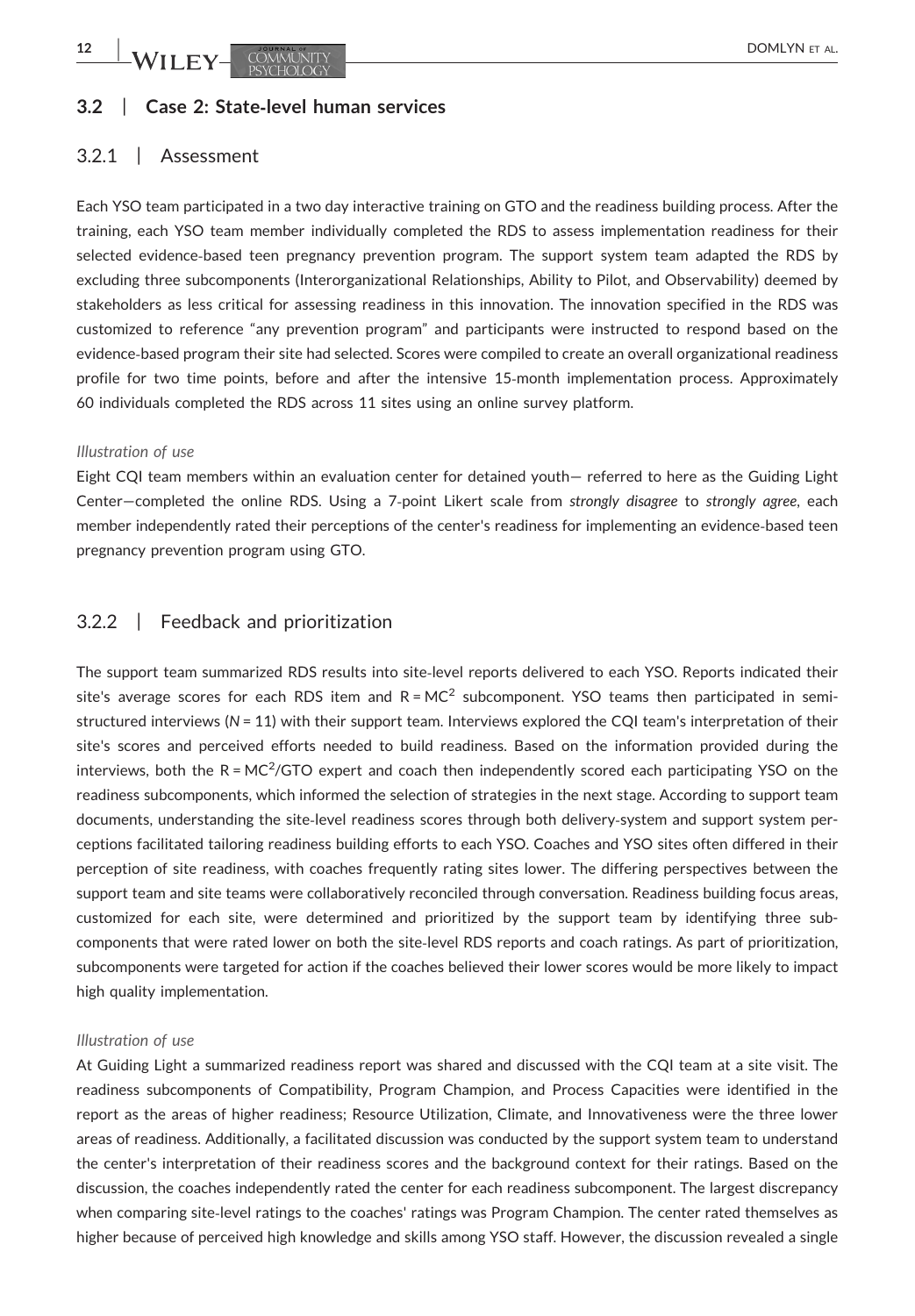program champion had not been identified, so coaches subsequently rated them lower on this subcomponent. The CQI team determined that readiness building around General Capacities would be important to the ultimate success of the teen pregnancy prevention initiative as this component critically reflects the regular functioning of an organization. Thus, in addition to cultivating a Program Champion, the coaches also selected Innovativeness (a feature of General Capacity) as a readiness building priority area.

## 3.2.3 | Strategize

Based on support team expertise on which factors impact program implementation, combined with knowledge of local context, the support team and sites collaboratively strategized and developed readiness building action plans. YSO teams identified strategies to increase readiness on each subcomponent deemed a priority. Selection of strategies was a negotiation between YSO staff who had local expertise and the support team. The YSO‐specific readiness building strategies were incorporated into tailored capacity building plans developed by the site's support team. Each capacity building plan was then reviewed and agreed upon by site teams. Action plans were executed over the course of 12 months.

#### Illustration of use

With the example of Guiding Light, the CQI team lead selected a program champion from within the center. The  $R = MC<sup>2</sup>/GTO$  coach then worked with the program champion to develop an action plan for promotion and advocacy of the teen pregnancy prevention program by identifying areas where knowledge and skills would need to be built. This action plan was based on a template provided to all sites and included tasks, timeline for completion, and person responsible. This plan was embedded into their coach's overall case plan for the site. In an effort to build organizational Innovativeness, the CQI team and coaches determined that additional GTO training would benefit staff by instilling skills necessary to adapt to change. This strategy was selected based on the coach's existing professional knowledge. Within the intervention timeline, Guiding Light completed these trainings and continued to train new staff for the next 3 years.

## 3.2.4 | Lessons learned

Working with local-serving YSOs that were funded by state-led government agencies introduced several challenges. Based on support team report and YSO site interviews, one key lesson learned was that engagement is an ongoing process. Keeping sites engaged in readiness building was sometimes difficult due to their competing priorities with everyday tasks associated with being a direct service organization. These competing priorities within the participating organizations resulted in uneven engagement throughout the process. Frequent staff turnover often resulted in difficulty engaging new employees in the process. Additionally, support team document review revealed that working across levels (with both state agencies and local service providers) resulted in slower decision-making processes due to the hierarchical chains of command. Support team members noted readiness building would benefit from engaging top-level leadership from the start and meeting with them regularly to create visibility and a sense of priority among leadership. At Guiding Light a second RDS administration revealed declines in Leadership, Priority, and Structure; the site interpreted these changes as resultant of state-level leadership restructuring which led the CQI team to perceive that leadership did not view teen pregnancy prevention as a priority. The CQI team was active and engaged throughout the course of the intensive capacity building process and did report increases in individuals' capacity, but interviews with staff indicated the team felt limited in sustaining the work due to the top‐down structure that did not allow for decision‐making by "front‐line" staff.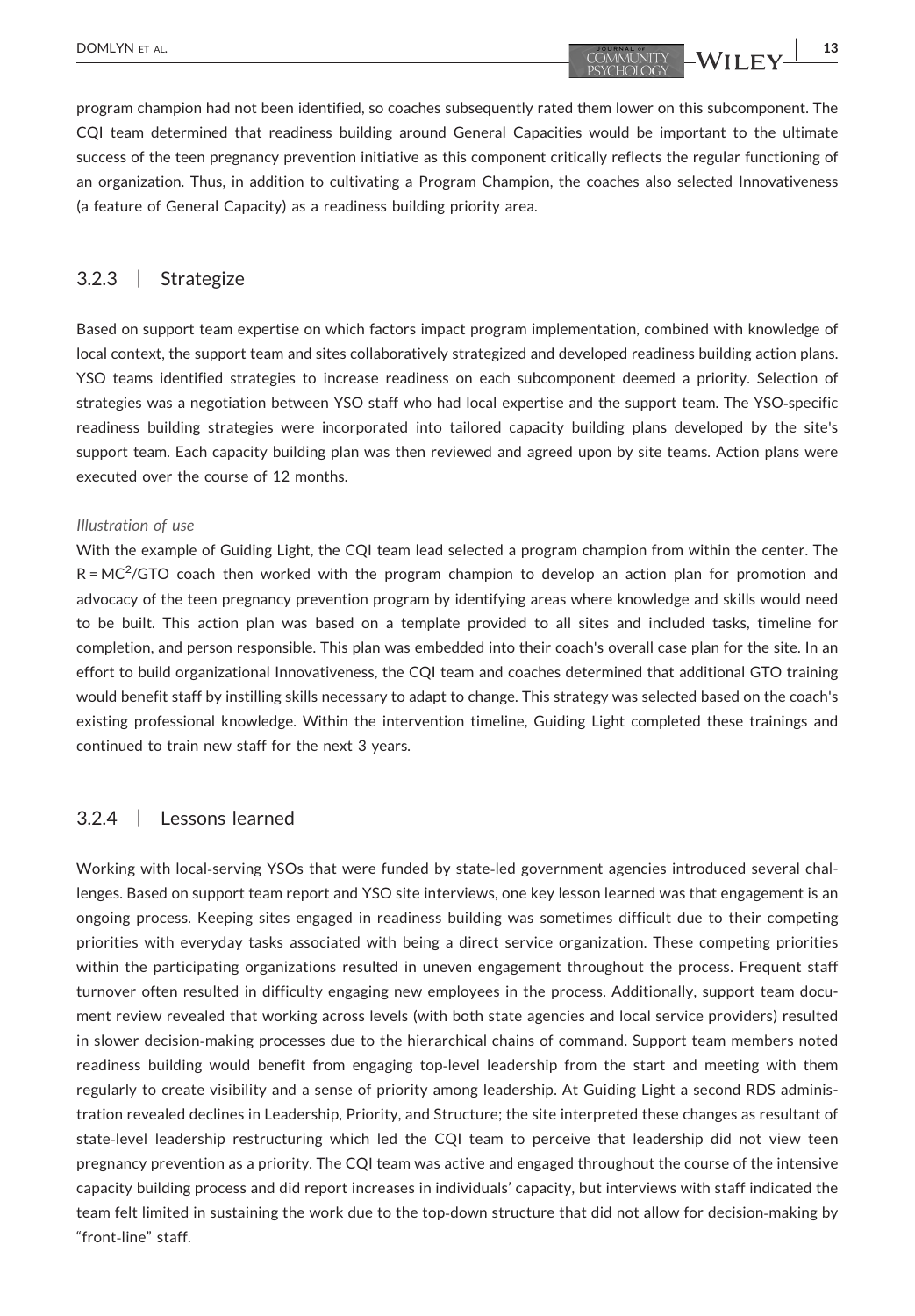The support team reported that one important element was creating site implementation teams which encouraged collaboration and task delegation. The support team reported that sites were successful using the readiness building process when the site team had good working relationships and a clear common goal. Coach engagement in the assessment stage provided expertise on areas likely to impact program implementation. The support team indicated collaborative selection of readiness building strategies helped create buy-in and a sense of responsibility within each YSO. According to YSO site interviews and document review, dedicated R = MC<sup>2</sup>/GTO experts and coaches ensured that the process was informed by best practices.

## 3.3 | Case 3: National level prevention

## 3.3.1 | Assessment

Readiness assessment was completed after the CDC‐OSH TA providers engaged in four trainings and awardees attended an orientation about readiness building. The consultation team customized the RDS for each awardee; innovation‐specific items were edited to reference the specific tobacco prevention policy or program selected by each awardee. Additionally, readiness researchers worked closely and iteratively with CDC‐OSH colleagues to ensure that the language of each item fit their context. Drawing from the Component Model of Infrastructure (CMI), an evidence‐based guide for tobacco prevention and control program infrastructure (Centers for Disease Control and Prevention, [2017](#page-18-7); Lavinghouze et al., [2014](#page-19-20)), several items were added to the RDS and some subcomponents were modified or added (e.g., "Planning and Engaged Data" subcomponent was added to General Capacity). One awardee representative (e.g., the program manager within the state's department of public health) and their TA provider separately completed the online RDS regarding perceptions of the state/territory's implementation readiness to capture variations between CDC‐OSH external perceptions and the awardee's internal perceptions.

#### Illustration of use

Sothington is a state that elected to use the  $R = MC<sup>2</sup>$  process for engaging stakeholders to promote policy change for tobacco use prevention. The innovation of stakeholder engagement for policy change is an objective promoted by CDC‐OSH; the Sothingon tobacco control program had already been introduced to this innovation by CDC staff. A local project coordinator from Sothington and the state's CDC‐OSH TA provider completed the RDS, each rating their internal (local project coordinator) and external (TA provider) perspective on the state tobacco control program's readiness for engaging stakeholders. They each did so separately using an online platform which asked the respondent to rank each RDS item on a 7‐point Likert scale.

## 3.3.2 | Feedback and prioritization

The consultation team collated RDS results in an individualized report for each state/territory to the TA provider. Reports included individual item and subcomponent scores for both the TA provider and the awardee program manager as well as discrepancies between their scores. Strengths and areas for improvement were noted based on higher and lower scores; no specific recommendations were provided for where to focus readiness building efforts. Suggestions for how to prioritize an action area were described in the report as a series of discussion questions, including "What is the most important area for your tobacco control program to work on?" and "Which areas does it make the most sense for you and your team to focus on in the short, medium, and long term?" TA providers and awardees collaboratively reviewed the RDS results and discussed their perceptions during a coaching call. This allowed them to resolve discrepancies in ratings and share pertinent information. They then used the RDS reports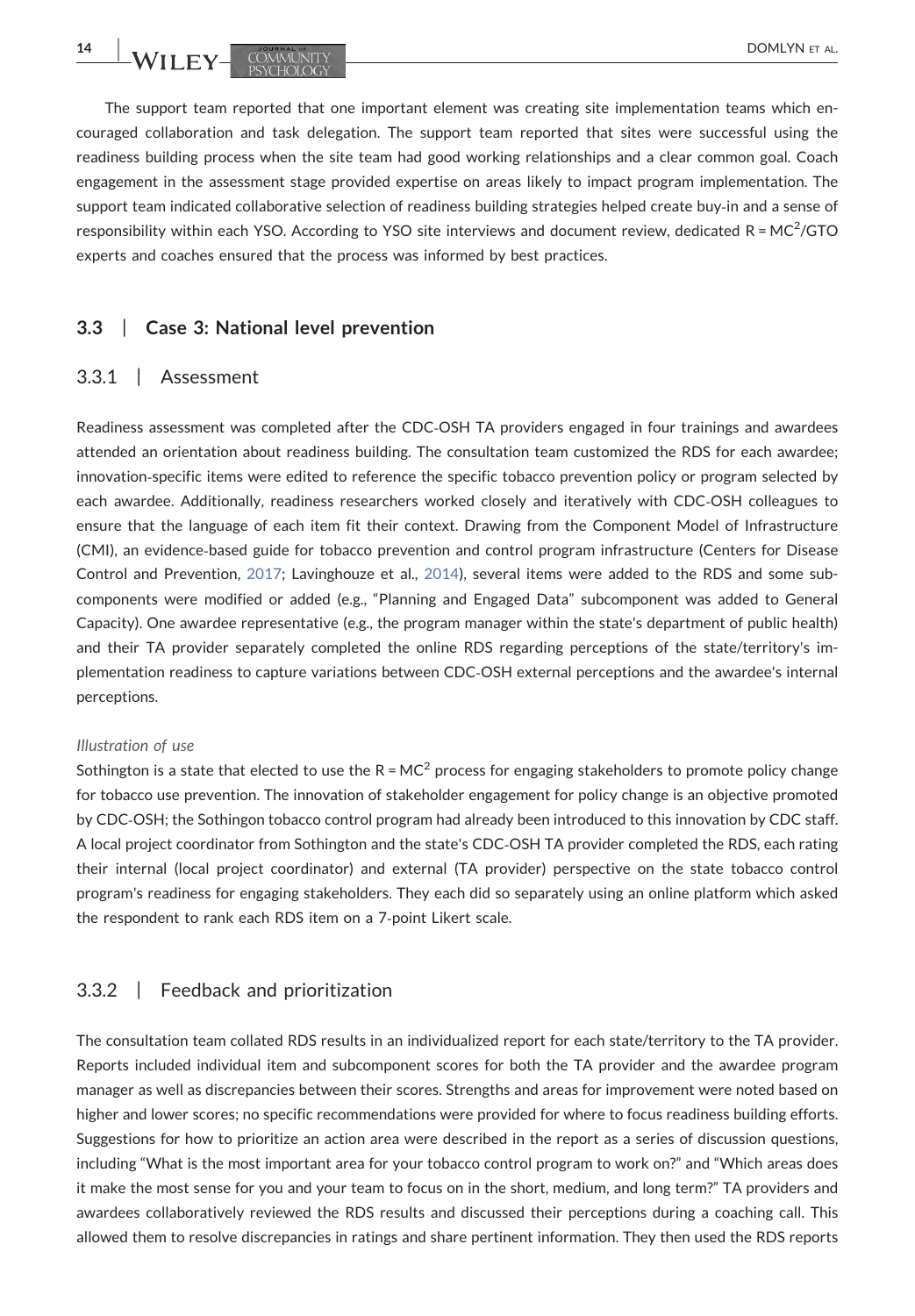as stimuli to collaboratively identify priority readiness areas. Priority areas were determined by considering the timing, feasibility, and availability of strategies for subcomponents that were rated low compared to the site's other scores.

#### Illustration of use

In Sothington, the readiness report was provided to the CDC‐OSH TA provider, who shared and discussed it with the project coordinator during a one hour call. The report identified higher readiness in Priority, Innovation-Specific Knowledge and Skills, and Culture and lower readiness in Simplicity, Responsive Plans and Planning (a project‐specific subcomponent), and Planning and Engaged Data. Together, the pair identified that ‐ to improve long‐term relationships with key stakeholders in the state ‐ policy change must seem feasible and actionable at the local level. They determined the tobacco control program in Sothington would benefit most from building the perceived Simplicity.

## 3.3.3 | Strategize

TA provider/awardee pairs created action plans detailing steps and strategies for improvements along with tasks and deadlines to assigned individuals at each state or territory. TA providers accessed a change management literature‐derived database of readiness building strategies generated by the consultation team. The pairs also used their own practice-based knowledge and/or other evidence-based resources to determine promising strategies for improving selected areas of readiness. TA providers matched identified priority areas to strategies, co-developed the action plans with awardees, and monitored task completion on the action plans.

#### Illustration of use

In Sothington the TA provider/awardee pair reviewed the repository to identify areas related to Simplicity. One strategy chosen to increase Simplicity was creating a fishbone diagram (i.e., a way to organize information that breaks an issue down into its constituent parts). They identified one additional repository strategy (crystalizing; i.e., creating a committed group dedicated to achieving the project outcomes) and one from existing expertise (educating coordinators on innovation content). They used a supplied plan template to develop related action steps, note individual people responsible for each action item, and enter a target completion date for each item. At the time this article was developed, 83% of activities targeted to be done within the first three months were completed with plans to continue executing the remainder.

## 3.3.4 | Lessons learned

Interviews with support staff and TA providers revealed that flexibility in the readiness building process is critical. For example, deadlines for submission of readiness building action plans were extended due to conflicts with holidays and other priorities. TA providers reported that quality implementation required a longer timeline than prescribed and the readiness building process took longer than anticipated; for example, many extended their monthly hour calls by 30 minutes or more. In Sothington staff dedicated two hours beyond routine TA calls to report review and action planning. Action items were stalled due to bureaucratic delays such as needing a public health department letter of support before sharing their fishbone diagram with others. TA providers described collaboration and extensive discussion with awardees around developing readiness building strategies. They reported that this targeted TA provided more structure to their work and fostered better communication; interviews with awardees corroborated that they felt a stronger relationship with their TA provider as a result of readiness building discussions. Sothington's TA provider noted that building readiness was a time‐consuming process, but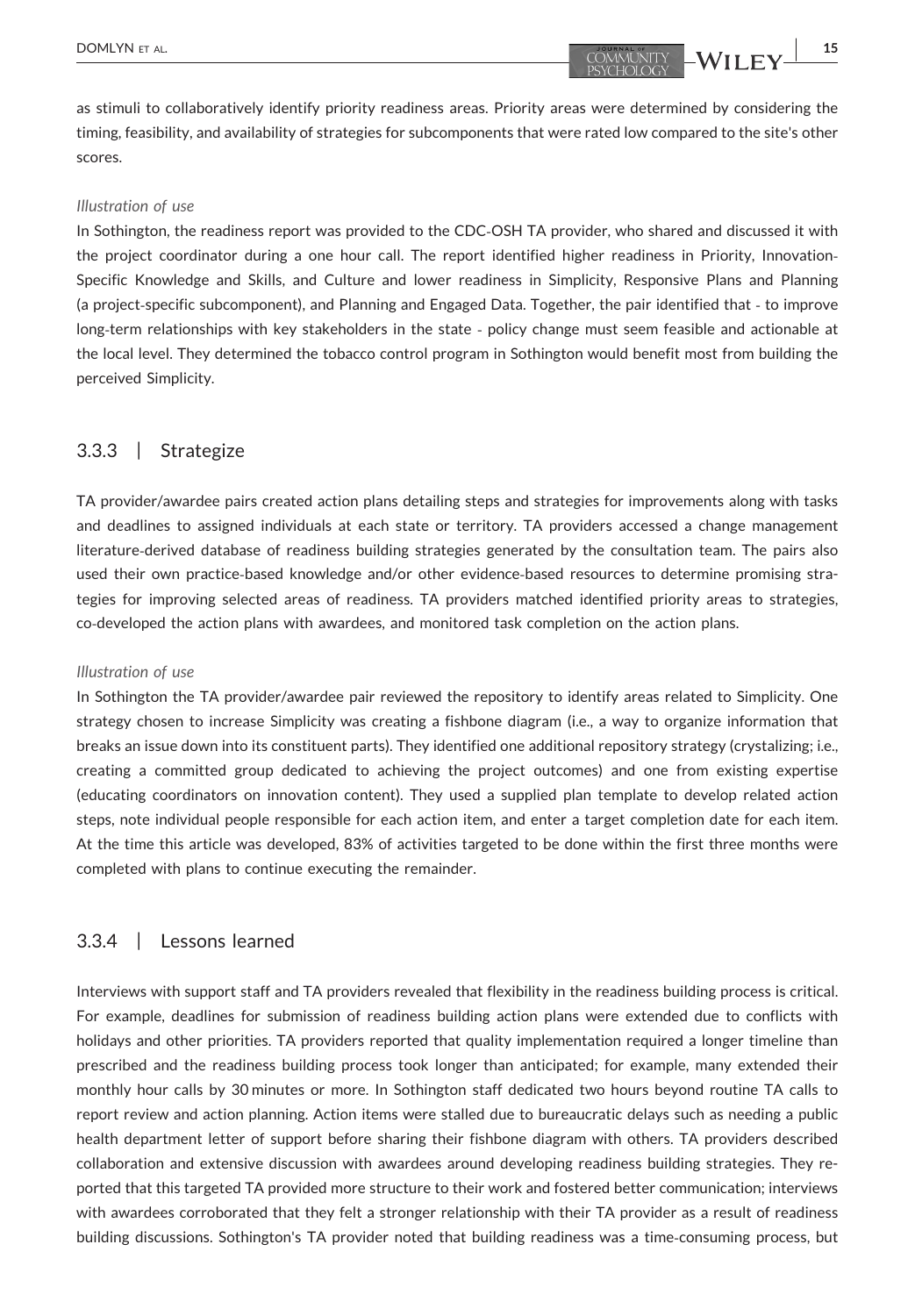that "local level coordinators are very excited to be involved, always thinking of next steps, willing to take deep dives to figure out lessons learned and what can be done differently." The consultation team reported that collaborative co-design facilitated RDS fit for the context of CDC-OSH; tools for readiness building were feasible for staff and timelines were modified to fit the OSH work schedule. Support staff reported that the readiness building process empowered TA providers and awardees to create plans relevant for their priorities and context. They also perceived having both TA providers and awardee representatives complete the RDS ensured parties were clear on strengths and weaknesses of the context and had critical conversations around areas for improvement.

## 4 | DISCUSSION

We translated a comprehensive organizational readiness framework (R = MC<sup>2</sup>; Scaccia et al., [2015\)](#page-20-1) into a systematic process for building implementation readiness in diverse settings. The operationalization of readiness building into three stages (assessment, feedback and prioritization, strategize) aligns with calls to develop and test practical strategies for supporting implementation in real‐world settings. This article contributes to implementation research and practice by (i) presenting a practical approach that bridges activities of the ISF support system and the delivery system, and (ii) illustrating how the readiness building process can be applied in local, state, and national‐level interventions. A structured description of how the readiness building process is used in diverse settings is critical to identify and understand common promising and best practices and challenges associated with the process.

Returning to the analytic questions, support system users followed the sequential structure across all three cases. This is significant given the disparate challenges faced within different sectors and system levels. Results indicate that the readiness building process is feasibly followed across different settings provided the support system and delivery system actors are identified for each project. However, per the second analytic question, there were many adaptations made to each step to ensure fit (Table [2](#page-8-0)). Comparing usage patterns across the three cases reveals important similarities and distinctions in each readiness building stage. In the assessment stage, all three cases used initial trainings to orient project stakeholders to the readiness building process; however, the training in some cases included other project-relevant topics (e.g., Getting To Outcomes, Medication optimization services). The RDS survey was adapted in all three case examples to suit the setting and innovation. These adaptations included customization of wording, items, and subcomponents. There was also variation in whether the RDS was completed individually or jointly. In Case 1, members of the delivery system completed the RDS as a team, independently of the support system; this approach coheres with the administration method utilized by Kingston et al. ([2018](#page-19-14)) and Scott et al. ([2017\)](#page-20-6). Cases 2 and 3 employed a participatory inquiry approach, whereby internal (delivery system) and external (support system) perspectives were elicited and emergent discrepancies collaboratively discussed. Across all cases in the feedback and prioritization stage, the support system teams drafted site-specific RDS reports and held stakeholder discussions to reflect on readiness trends, and to identify priority areas for readiness building. In all cases, trends at the readiness subcomponent level were examined by stakeholders; however, in Cases 1 and 3, the RDS item‐level results were also of interest. Specifically, item‐level trends were used to inform strategy selection in Case 1 and to determine priorities in Case 3. A prioritization worksheet was used by stakeholders in Cases 1 and 3 to establish readiness building priorities. When strategizing, stakeholders in Cases 1 and 3 indicated strategy selection was based on consensusdriven conversations between the delivery system and support system. In Case 2 the support team suggested strategies, but did so after discussions with the delivery system. All three cases utilized action planning documents to operationalize readiness building strategies and to set goals and deadlines. Progress during the strategize stage was routinely monitored by support system and delivery system staff to ensure accountability and to make adjustments for implementation.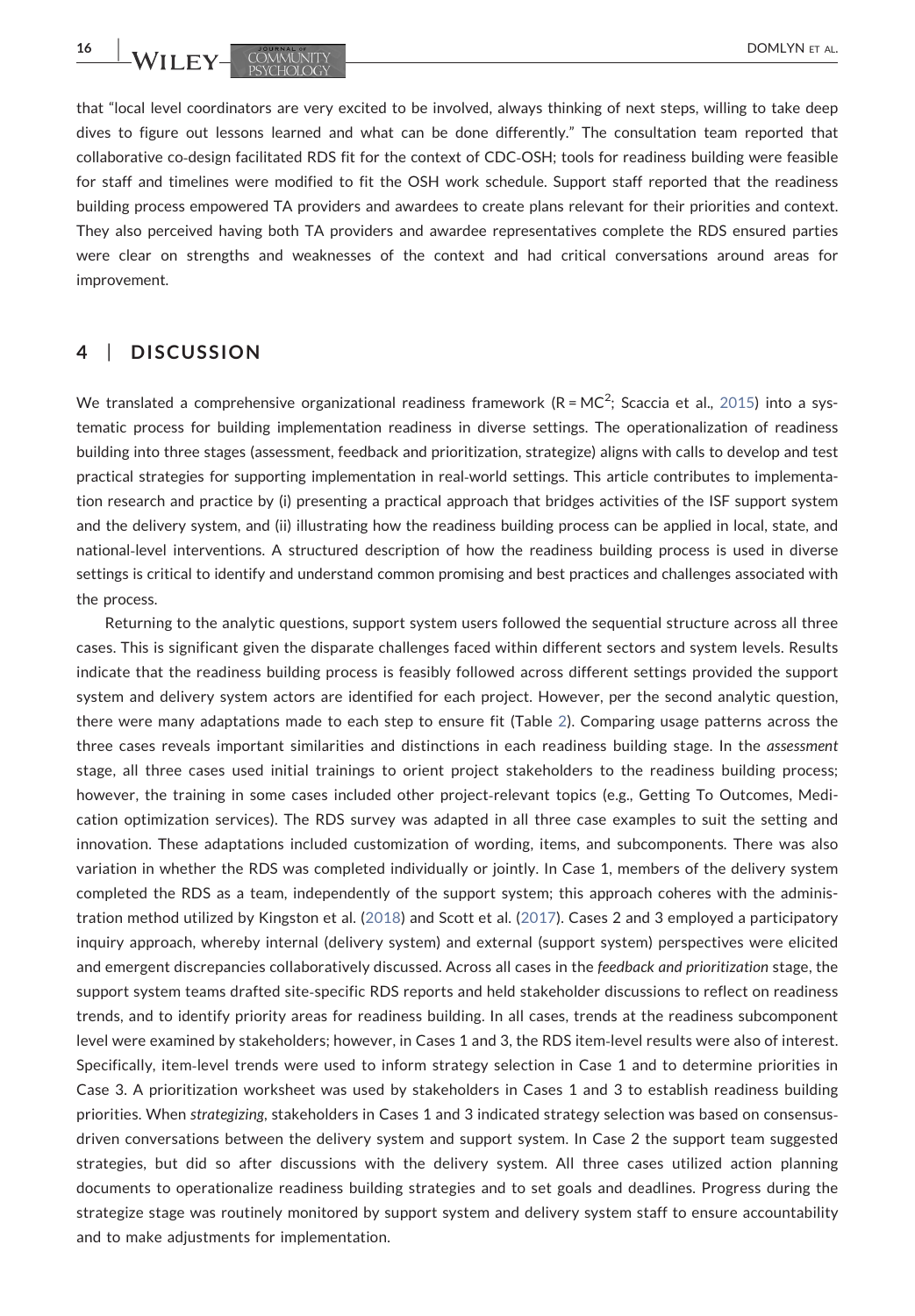## 4.1 | Insights and implications for practice

First, although project stakeholders completed all readiness building stages, each stage was tailored based on the needs of the delivery system and the availability of support system resources. For instance, Cases 1 and 3 noted the importance of co-designing tools (e.g., the RDS, prioritization worksheets) and appropriately adjusted the implementation timeline to allow more time for a co-design process. Second, the readiness building process can be woven into existing implementation activities. With the aid of support system staff, stakeholders in Cases 2 and 3 embedded readiness building within their implementation plan, rather than applying it as a separate process. Despite the strengths of the  $R = MC<sup>2</sup>$  framework for guiding readiness building, implementation is a complex process that requires a comprehensive capacity‐building strategy. Before engaging in readiness building we suggest considering what is being implemented and the appropriateness of the innovation to the setting. Without a comprehensive process of program selection, implementation, and evaluation, we believe the likelihood of achieving outcomes is reduced, regardless of readiness considerations. Third, akin to the reality that successful and sustainable implementation initiatives require time, the readiness building process is time intensive. The time‐intensiveness of readiness building process activities was cited as a challenge for stakeholders in Cases 1 and 3, but not in Case 2. This is perhaps because Case 2 staff allocated a year for the strategy execution process compared to 4 months and 6 months for Cases 1 and 3, respectively. This practice‐based insight suggests utility to careful temporal planning before using the readiness building process, and that full implementation of the strategizing stage in less than a 6‐month period may be more stressful on staff. Interviews with project stakeholders across the cases revealed two hindrances to readiness building: staff turnover and bureaucratic delays. These organizational changes are common barriers to implementation (Green & Aarons, [2011](#page-19-0); Hailemariam et al., [2019;](#page-19-21) Kneale et al., [2017](#page-19-1)), and reinforce the value of complementing the readiness building process with a flexible timeline. Fourth, stakeholders across the three cases identified collaboration between support system and delivery system staff as central to an effective readiness building process. Joint conversations and co-design were helpful for contextualizing results and strengthening stakeholders' confidence in the process. This insight is consistent with studies stressing the need for active (i.e., interactive, rather than passive) approaches to capacity building (Brownson et al., [2018](#page-18-1); Forman et al., [2009;](#page-19-22) Wandersman et al., [2012\)](#page-20-16) and suggestions that inter‐organizational collaboration is important for implementation success (Palinkas et al., [2014](#page-20-17)). Stemming from values of empowerment and collaboration, the readiness building process emphasizes the collaborative relationship between interorganizational stakeholders, specifically the delivery system and the support system. Fifth, ongoing engagement, particularly of delivery system leadership, is necessary for quality use of the readiness building process. In fact, we cannot overemphasize the importance of ongoing engagement among delivery system staff. For readiness building, Livet et al. ([2020\)](#page-19-12) indicate that engagement involves convening implementation teams and conducting initial trainings, which are activities common to the earliest stages of implementation (Metz et al., [2015](#page-19-23)). In the original readiness building process (Figure [2\)](#page-4-0), we also viewed engagement as a precursor to the readiness building process. However, synthesis of the case example findings suggest that engagement may best be conceptualized in phases (e.g., initial engagement, ongoing engagement, post-engagement). We found that, in addition to initial engagement, ongoing engagement of project staff across the stages of the readiness building process is critical. Methods and guiding principles for maintaining and strengthening relationships between ISF support system and delivery system staff are needed. Recent literature suggests there is conceptual synergy between  $R = MC^2$  and relational coordination, a method for enhancing relationship links between organizations (Hajjar et al., [2020\)](#page-19-24). Systematically embedding relational coordination methods into the readiness building process may aid ongoing stakeholder engagement. Finally, the role of the support system staff described in this article is akin to TA, which is an individualized, hands‐on approach to capacity building in organizations and communities (Katz & Wandersman, [2016](#page-19-18)). The field of implementation support is limited by a lack of TA providers using systematic processes to guide the provision of TA (Katz & Wandersman, [2016](#page-19-18)). This readiness building process may be particularly valuable to TA providers—a predominant type of support system actor—seeking to use a pragmatic, systematic process for supporting the implementation of evidence‐based practices.

Six insights about the use of the readiness building process emerged from generalizable lessons across the three cases.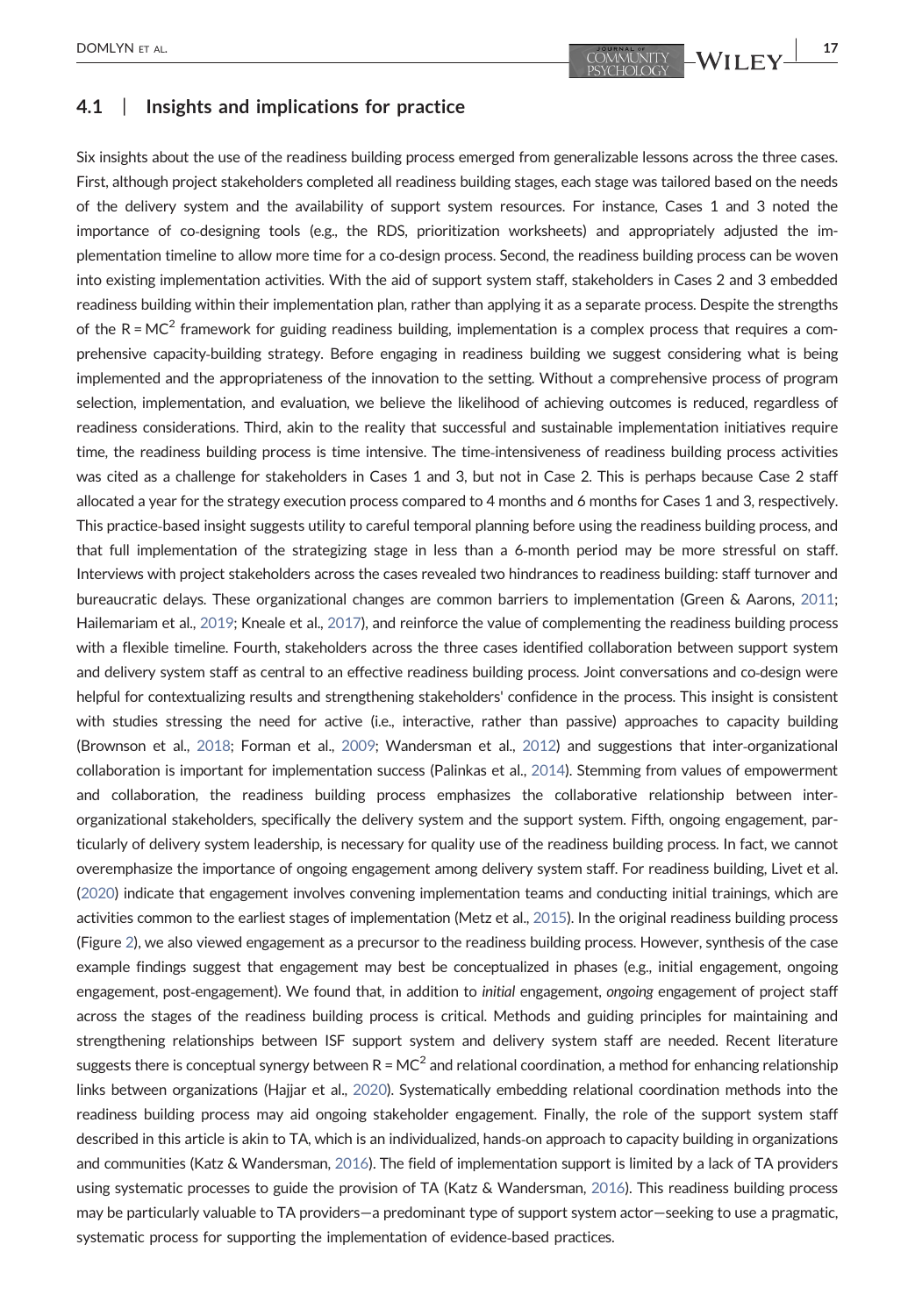## 4.2 | Conceptual implications

Grounded in change management literature, the readiness building process conceptually deviates from traditional "hard system" methodologies where problems are linearly identified, quantified, and mitigated. Systems thinking broadly recognizes the inherent complexity of a setting and its interacting agents (Peters, [2014\)](#page-20-18). While many systems thinking tools require diagramming causal loops or creating interactive system maps (Peters, [2014\)](#page-20-18), the readiness building process is designed to foster simple systems thinking through conversation with key stakeholders. The assessment stage illuminates pertinent implementation challenges, the feedback and prioritization stage facilitates dialogue among delivery system staff ‐ and between delivery and support system staff ‐ to reconcile perspectives from their differing vantage points. After reaching consensus, to strategize the stakeholders must operationalize their assumptions about critical areas for readiness building into plans that test viable interventions in the real world. As shown in the feedback loop of readiness building (Figure [2](#page-4-0)), the process is then revisited to reassess the readiness of a setting and to subsequently recalibrate priorities and pertinent strategies. This is congruent with general systems thinking, where data and methods are revisited to shift with evolving system needs (Peters, [2014](#page-20-18)). While the readiness building process is described in stages, it is best aligned with "soft systems" methodologies where observers attend to the complexity of not only the context, but also the process by which they explore problems and feasible changes (Checkland, [2000\)](#page-18-8). Therefore, determining priority areas for readiness building is not as simple as selecting the lowest RDS score. Soft systems thinking requires stakeholders to reconcile viewpoints of different actors, identify how problems are woven into interdependent structures and feedback loops, and appreciate that goals evolve (Checkland, [2000](#page-18-8)). Congruent with soft systems thinking, readiness building is a process of inquiry that seeks to maintain relationships through collective appreciation of the setting gathered via collaborative assessment, feedback, prioritization, and strategizing.

## 5 | LIMITATIONS

The aim of this paper was to describe applications of a readiness building process through case examples. The reporting of outcomes is beyond the scope of this paper. Future research of the readiness building process' impact on outcomes in diverse settings would meaningfully advance implementation research and practice. However, an intermediary step is to ensure enacted strategies are optimally matched to readiness subcomponents. The practice of implementation strategy selection is currently constrained by the absence of research matching strategies to implementation determinants (Waltz et al., [2019](#page-20-19)). To further implementation research, future iterations of the readiness building process would benefit from first developing a repository of evidence‐based and evidence‐informed strategies, matched to  $R = MC<sup>2</sup>$  subcomponents, and then expanding the *strategize* stage to use a robust strategy selection approach such as intervention mapping (Fernandez et al., [2019\)](#page-19-25). While this article shows the applicability of the readiness building process in different contexts, the generalizability of the insights may be limited by the sample size and recruitment approach. As case illustrations of the readiness building process become available, we expect a corollary emergence of best practices. Finally, while our examples showed TA providers initiating the process, a systematic process of readiness building may be more resource‐intensive than usual TA and is infeasible for every project.

## 6 | CONCLUSION

The translation of implementation research into implementation practice is essential for improving outcomes. Grounded in the evidence-informed  $R = MC^2$  framework, the readiness building process is a tailored approach that bridges activities of the ISF support system and delivery system. The staged process of assessment, feedback and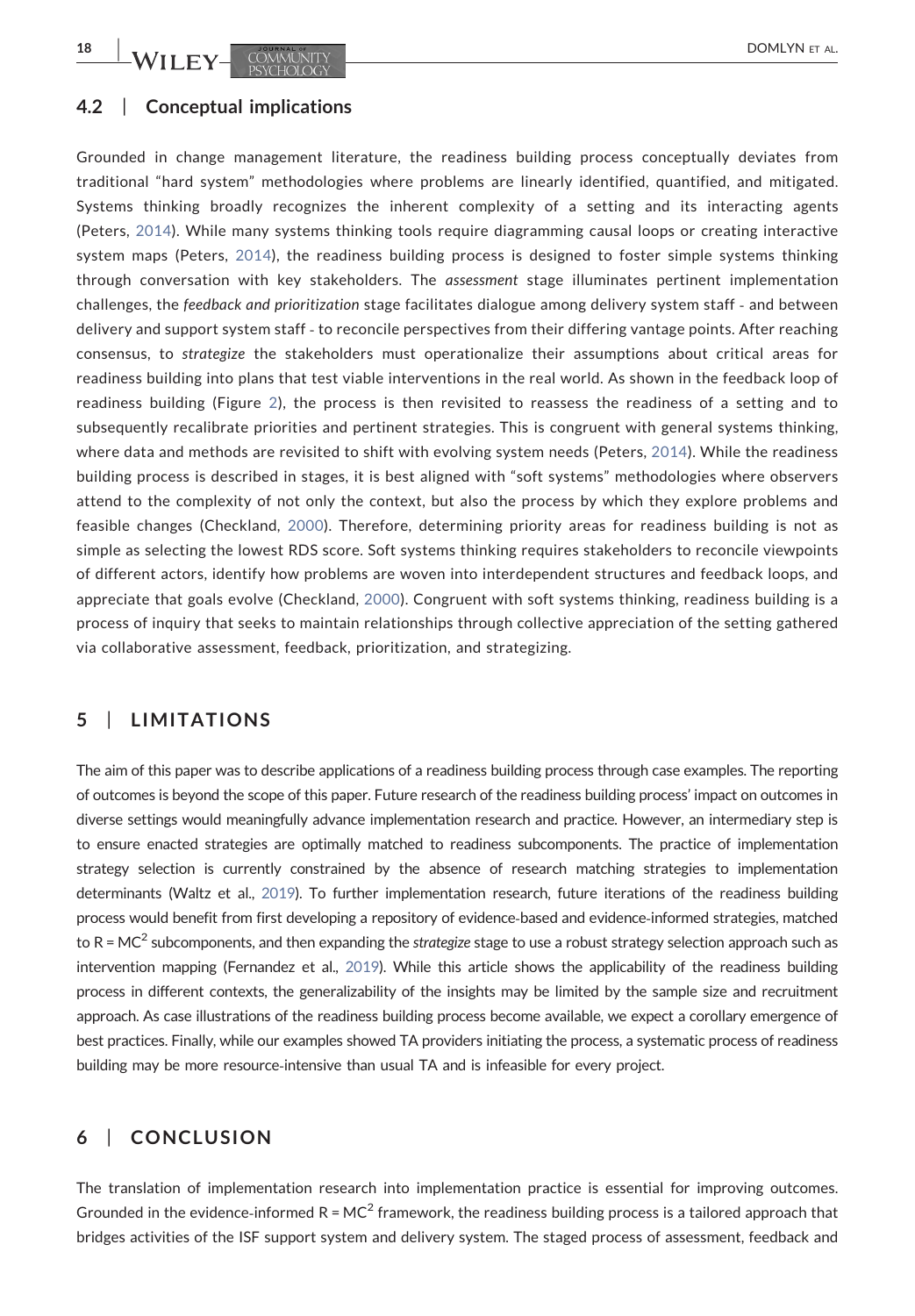prioritization, and strategizing provides a systematic structure to develop implementation readiness that can be integrated with existing implementation efforts. Our case examples illustrate the generalizability of the readiness building process across diverse settings involving local, state, and national‐level interventions. Implementation research and practice can be advanced by matching change management strategies to readiness constructs and investigating the impact of readiness building on implementation outcomes.

#### ACKNOWLEDGEMENTS

The authors gratefully acknowledge all of the sites mentioned in this article: the CMMA initiative participating sites, SC Campaign to Prevent Teen Pregnancy, and CDC OSH (particularly Corinne Graffunder, Karla Sneegas, Kristen Betts, Elliyah Dossantos, Nakki Price, and Hope Ivory) for their valuable work and insights. The authors also recognize the Concordia University Wisconsin School of Pharmacy (CUW‐SOP; particulary Andrew Traynor, PharmD, BCBS, Associate Professor and Chair of Pharmacy Practice at Concordia University Wisconsin School of Pharmacy) and the Alliance for Integrated Medication Management (AIMM; particularly Todd Sorensen, PharmD, Executive Director of AIMM; Lindsay Sorge, PharmD, MPH, AIMM coach; and Paul Scanlon, BS, AIMM coach) for their willingness to pilot this readiness process as part of the CMMA initiative. Special thanks to Jonathan Scaccia and colleagues at the Wandersman Center for input on early drafts of this paper. The research conducted for the first case example was unfunded, although the CMMA initiative was sponsored by Concordia University Wisconsin's School of Pharmacy (CUW‐SOP) in partnership with CUW's Batterman School of Business and with a personal gift from Erv Dohmen. The second case example was funded by the Department of Health and Human Services Office of Adolescent Health. The third case example was made possible by funding provided by the Robert Wood Johnson Foundation (RWJF; grant #75582). The views expressed here do not necessarily reflect the views of funders.

#### PEER REVIEW

The peer review history for this article is available at <https://publons.com/publon/10.1002/jcop.22531>

## DATA AVAILABILITY STATEMENT

The data for Case 1 that support the findings of this study are available from the corresponding author upon reasonable request. Data for Cases 2 and 3 are available with the permission from Fact Forward and the Centers for Disease Control, respectively.

#### REFERENCES

- <span id="page-18-2"></span>Bauer, M. S., Damschroder, L., Hagedorn, H., Smith, J., & Kilbourne, A. M. (2015). An introduction to implementation science for the non-specialist. BMC Psychology, 3(1), 32.
- <span id="page-18-1"></span>Brownson, R. C., Fielding, J. E., & Green, L. W. (2018). Building capacity for evidence‐based public health: Reconciling the pulls of practice and the push of research. Annual Review of Public Health, 39, 27–53.

<span id="page-18-0"></span>By, T. R. (2007). Ready or not…. Journal of Change Management, 7(1), 3–11.

- <span id="page-18-7"></span>Centers for Disease Control and Prevention (2017). Best Practices User Guide: Program Infrastructure in Tobacco Prevention and Control. Atlanta: U.S. Department of Health and Human Services, Centers for Disease Control and Prevention, National Center for Chronic Disease Prevention and Health Promotion, Office on Smoking and Health.
- <span id="page-18-8"></span>Checkland, P. (2000). Soft systems methodology: A thirty year retrospective. Systems Research and Behavioral Science, 17(S1), S11–S58.

<span id="page-18-6"></span>Chinman, M., Imm, P., & Wandersman, A. (2004). Getting To Outcomes™ 2004. Rand Corporation.

- <span id="page-18-5"></span>Curran, G. M., & Shoemaker, S. J. (2017). Advancing pharmacy practice through implementation science. Research in Social & Administrative Pharmacy: RSAP, 13(5), 889–891.
- <span id="page-18-3"></span>Damschroder, L. J., Aron, D. C., Keith, R. E., Kirsh, S. R., Alexander, J. A., & Lowery, J. C. (2009). Fostering implementation of health services research findings into practice: A consolidated framework for advancing implementation science. Implementation Science, 4(1), 50.
- <span id="page-18-4"></span>Domlyn, A. M., & Coleman, S. (2019). Prioritizing equity: Exploring conditions impacting community coalition efforts. Health Equity, 3(1), 417–422.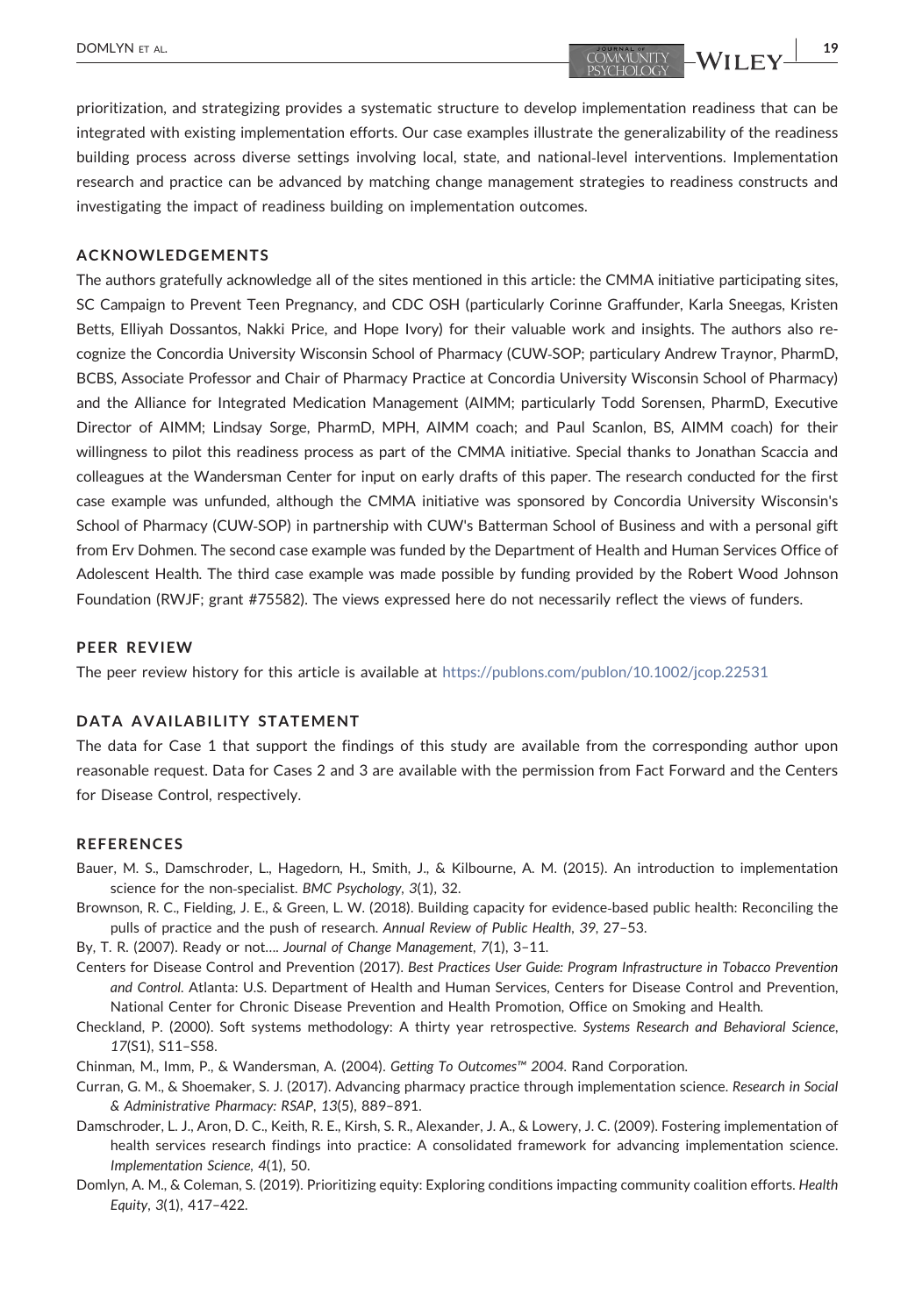- <span id="page-19-11"></span>Domlyn, A. M., Kenworthy, T., Scaccia, J. P., & Scott, V. (2020). Readiness for integrating behavioral health and primary care. Case Studies in Needs Assessment, 228.
- <span id="page-19-10"></span>Domlyn, A. M., & Wandersman, A. (2019). Community coalition readiness for implementing something new: Using a Delphi methodology. Journal of Community Psychology, 47(4), 882–897.
- <span id="page-19-2"></span>Drzensky, F., Egold, N., & van Dick, R. (2012). Ready for a change? A longitudinal study of antecedents, consequences and contingencies of readiness for change. Journal of Change Management, 12(1), 95–111.
- <span id="page-19-19"></span>Dymnicki, A., Wandersman, A., Osher, D., Grigorescu, V., Huang, L., & Meyer, A. (2014). Willing, able → ready: Basics and policy implications of readiness as a key component for scaling up implementation of evidence‐based interventions (issue brief). U.S. Department of Health & Human Services, Office of the Assistant Secretary for Planning and Evaluation (ASPE). [https://aspe.hhs.gov/report/willing-able-ready-basics-and-policy-implications-readiness-key](https://aspe.hhs.gov/report/willing-able-ready-basics-and-policy-implications-readiness-key-component-scaling-implementation-evidence-based-interventions/about-issue-brief)[component-scaling-implementation-evidence-based-interventions/about-issue-brief](https://aspe.hhs.gov/report/willing-able-ready-basics-and-policy-implications-readiness-key-component-scaling-implementation-evidence-based-interventions/about-issue-brief)
- <span id="page-19-3"></span>Eccles, M. P., & Mittman, B. S. (2006). Welcome to implementation science. Implementation Science, 1(1), 1.
- <span id="page-19-25"></span>Fernandez, M. E., Ten Hoor, G. A., van Lieshout, S., Rodriguez, S. A., Beidas, R. S., Parcel, G., Ruiter, R. A. C., Markham, C. M., & Kok, G. (2019). Implementation mapping: Using intervention mapping to develop implementation strategies. Frontiers in Public Health, 7, 158.
- <span id="page-19-5"></span>Flaspohler, P., Meehan, C., Maras, M. A., & Keller, K. E. (2012). Ready, willing, and able: Developing a support system to promote implementation of school‐based prevention programs. American Journal of Community Psychology, 50(3–4), 428–444.
- <span id="page-19-22"></span>Forman, S. G., Olin, S. S., Hoagwood, K. E., Crowe, M., & Saka, N. (2009). Evidence-based interventions in schools: Developers' views of implementation barriers and facilitators. School Mental Health, 1(1), 26–36.
- <span id="page-19-0"></span>Green, A. E., & Aarons, G. A. (2011). A comparison of policy and direct practice stakeholder perceptions of factors affecting evidence-based practice implementation using concept mapping. Implementation Science, 6(1), 104.
- <span id="page-19-21"></span>Hailemariam, M., Bustos, T., Montgomery, B., Barajas, R., Evans, L. B., & Drahota, A. (2019). Evidence‐based intervention sustainability strategies: A systematic review. Implementation Science, 14(1), 57.
- <span id="page-19-24"></span>Hajjar, L., Cook, B., Domlyn, A. M., Alia Ray, K., Laird, D., & Wandersman, A. (2020). Readiness and relationships are crucial for coalitions and collaboratives: Concepts and evaluation tools. New Directions in Evaluation, 165, 103–122.
- <span id="page-19-15"></span>Heron, J., & Reason, P. (1997). A participatory inquiry paradigm. Qualitative inquiry, 3(3), 274–294.
- <span id="page-19-6"></span>Holt, D. T., & Vardaman, J. M. (2013). Toward a comprehensive understanding of readiness for change: The case for an expanded conceptualization. Journal of Change Management, 13(1), 9–18.
- <span id="page-19-18"></span>Katz, J., & Wandersman, A. (2016). Technical assistance to enhance prevention capacity: A research synthesis of the evidence base. Prevention Science, 17(4), 417–428.
- <span id="page-19-14"></span>Kingston, B., Mattson, S. A., Dymnicki, A., Spier, E., Fitzgerald, M., Shipman, K., Goodrum, S., Woodward, W., Witt, J., Hill, K. G., & Elliott, D. (2018). Building schools' readiness to implement a comprehensive approach to school safety. Clinical Child and Family Psychology Review, 21(4), 433–449.
- <span id="page-19-9"></span>Kitson, A. L., Rycroft-Malone, J., Harvey, G., McCormack, B., Seers, K., & Titchen, A. (2008). Evaluating the successful implementation of evidence into practice using the PARiHS framework: Theoretical and practical challenges. Implementation Science, 3(1), 1.
- <span id="page-19-1"></span>Kneale, D., Rojas‐García, A., Raine, R., & Thomas, J. (2017). The use of evidence in English local public health decision‐ making: A systematic scoping review. Implementation Science, 12(1), 53.
- <span id="page-19-7"></span>Kotter, J. P. (1996). Leading change. Harvard Business School Press.
- <span id="page-19-20"></span>Lavinghouze, S. R., Snyder, K., & Rieker, P. P. (2014). The component model of infrastructure: A practical approach to understanding public health program infrastructure. American Journal of Public Health, 104(8), e14–e24.
- <span id="page-19-16"></span>Leeman, J., Birken, S. A., Powell, B. J., Rohweder, C., & Shea, C. M. (2017). Beyond "implementation strategies": Classifying the full range of strategies used in implementation science and practice. Implementation Science, 12(1), 125.
- <span id="page-19-17"></span>Livet, M., Haines, S. T., Curran, G. M., Seaton, T. L., Ward, C. S., Sorensen, T. D., & Roth McClurg, M. (2018). Implementation science to advance care delivery: A primer for pharmacists and other health professionals. Pharmacotherapy: The Journal of Human Pharmacology and Drug Therapy, 38(5), 490–502.
- <span id="page-19-12"></span>Livet, M., Yannayon, M., Richard, C., Sorge, L., & Scanlon, P. (2020). Ready, set, go!: Exploring use of a readiness process to implement pharmacy services. Implementation Science Communications, 1(1), 1–16.
- <span id="page-19-23"></span>Metz, A., Bartley, L., Ball, H., Wilson, D., Naoom, S., & Redmond, P. (2015). Active implementation frameworks for successful service delivery: Catawba county child wellbeing project. Research on Social Work Practice, 25(4), 415–422.
- <span id="page-19-4"></span>Meyers, D. C., Katz, J., Chien, V., Wandersman, A., Scaccia, J. P., & Wright, A. (2012). Practical implementation science: Developing and piloting the quality implementation tool. American Journal of Community Psychology, 50(3‐4), 481–496.
- <span id="page-19-8"></span>Nilsen, P. (2015). Making sense of implementation theories, models and frameworks. Implementation Science, 10(1), 53.
- <span id="page-19-13"></span>Ober, A. J., Watkins, K. E., Hunter, S. B., Ewing, B., Lamp, K., Lind, M., Becker, K., Heinzerling, K., Osilla, K. C., Diamant, A. L., & Setodji, C. M. (2017). Assessing and improving organizational readiness to implement substance use disorder treatment in primary care: Findings from the SUMMIT study. BMC Family Practice, 18(1), 107.